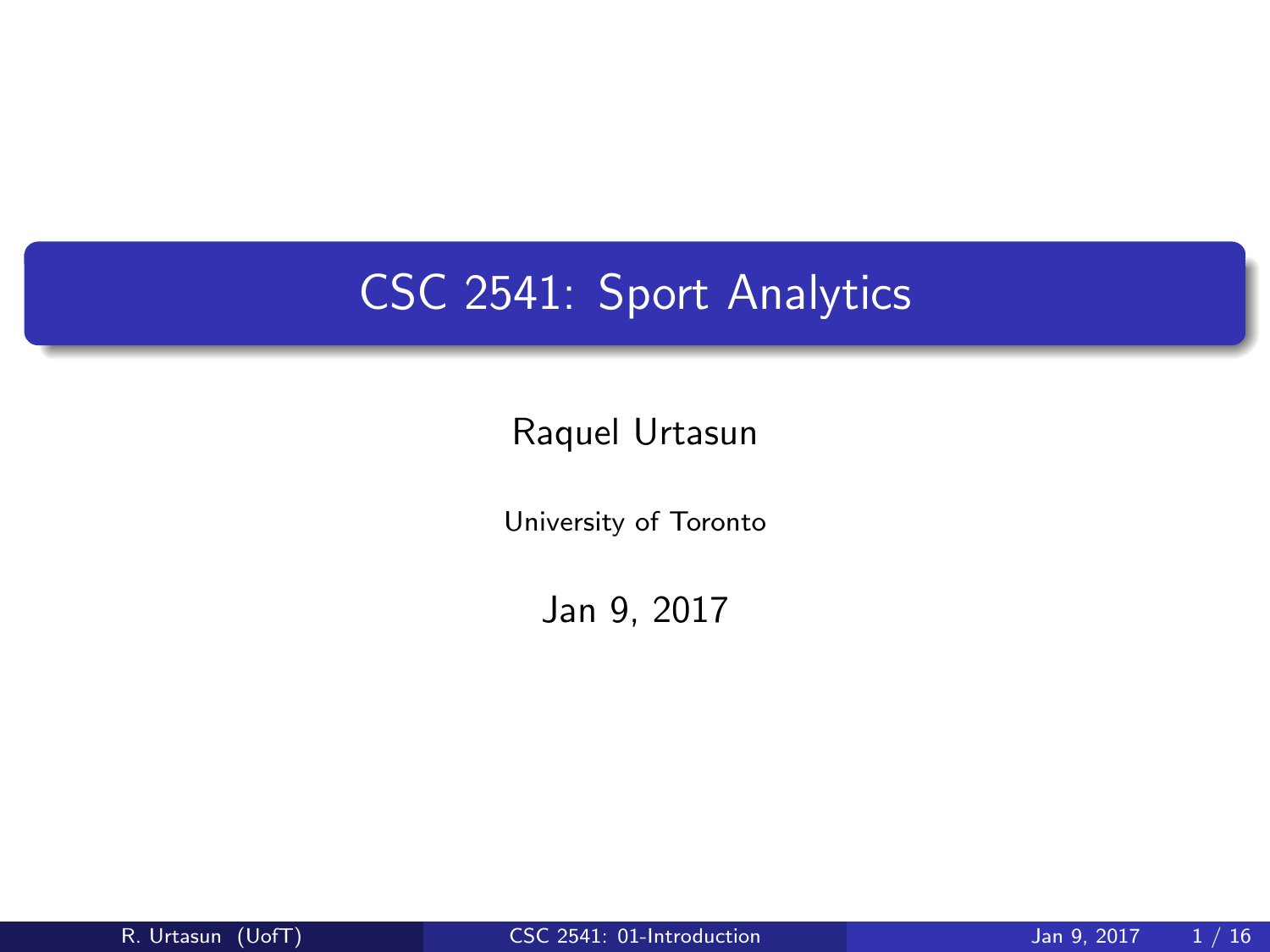- **•** Administration details
- **•** Student introduction
- **•** Challenges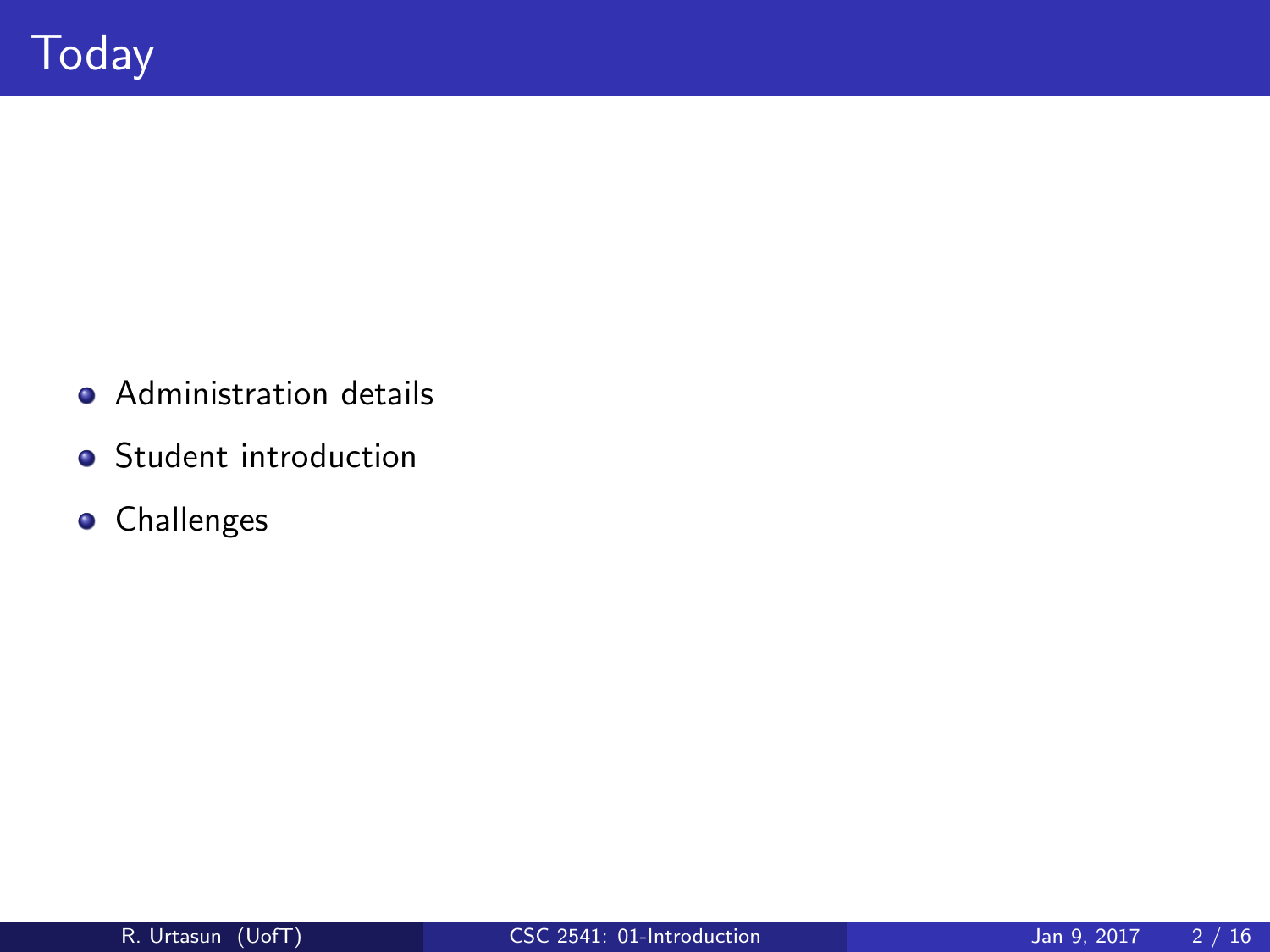- Weakly Office hours (2h):
	- $\blacktriangleright$  feedback about challenges/project/quizzes
	- $\blacktriangleright$  Help preparing class presentations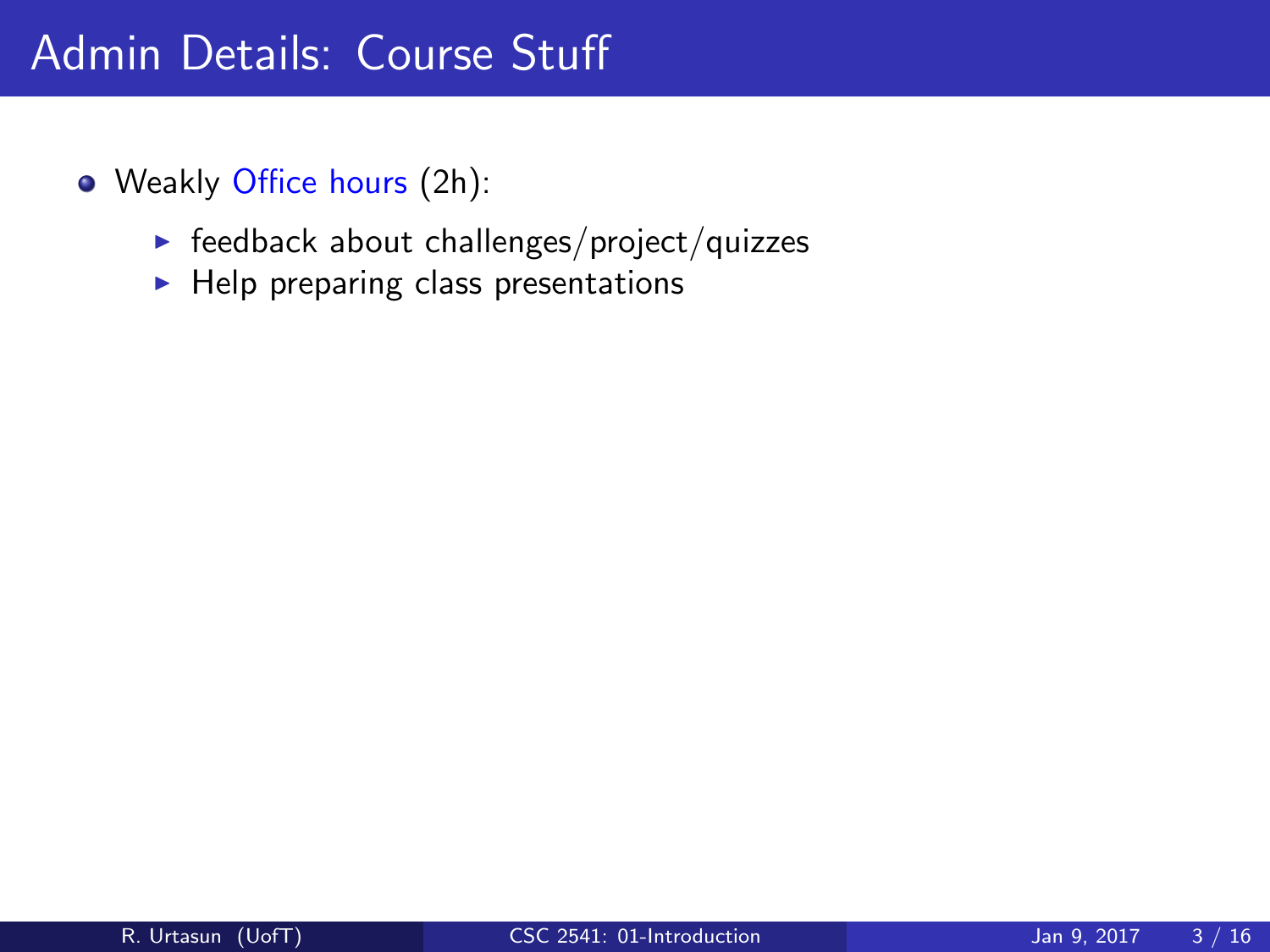- Weakly Office hours (2h):
	- $\blacktriangleright$  feedback about challenges/project/quizzes
	- $\blacktriangleright$  Help preparing class presentations
- Webpage of the course:

[http://www.cs.toronto.edu/~urtasun/courses/CSC2541/CSC2541\\_](http://www.cs.toronto.edu/~urtasun/courses/CSC2541/CSC2541_Winter17.html) [Winter17.html](http://www.cs.toronto.edu/~urtasun/courses/CSC2541/CSC2541_Winter17.html)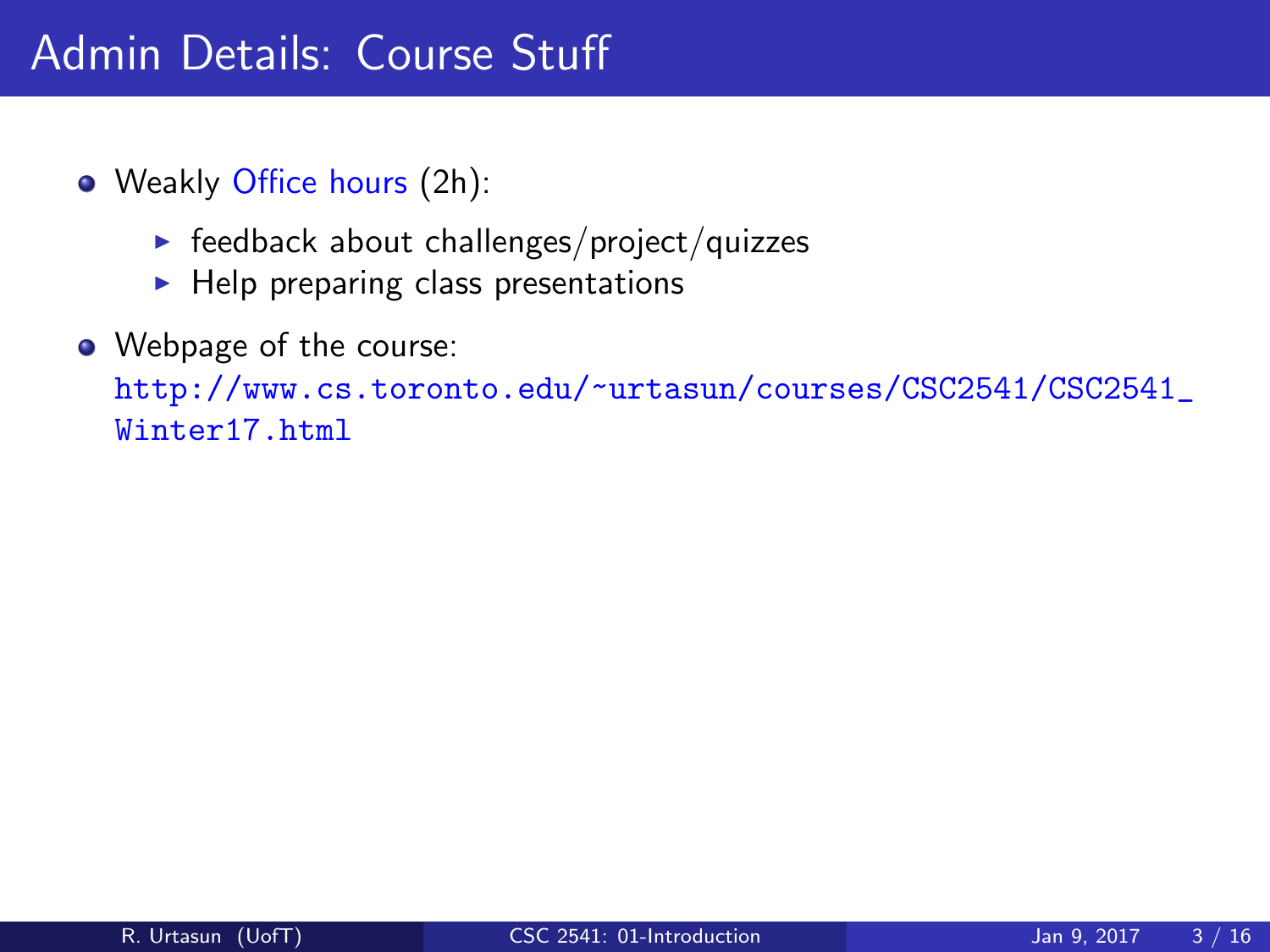- Weakly Office hours (2h):
	- $\blacktriangleright$  feedback about challenges/project/quizzes
	- $\blacktriangleright$  Help preparing class presentations
- Webpage of the course:

[http://www.cs.toronto.edu/~urtasun/courses/CSC2541/CSC2541\\_](http://www.cs.toronto.edu/~urtasun/courses/CSC2541/CSC2541_Winter17.html) [Winter17.html](http://www.cs.toronto.edu/~urtasun/courses/CSC2541/CSC2541_Winter17.html)

• Piazza: for most communications <piazza.com/utoronto.ca/winter2017/csc2541>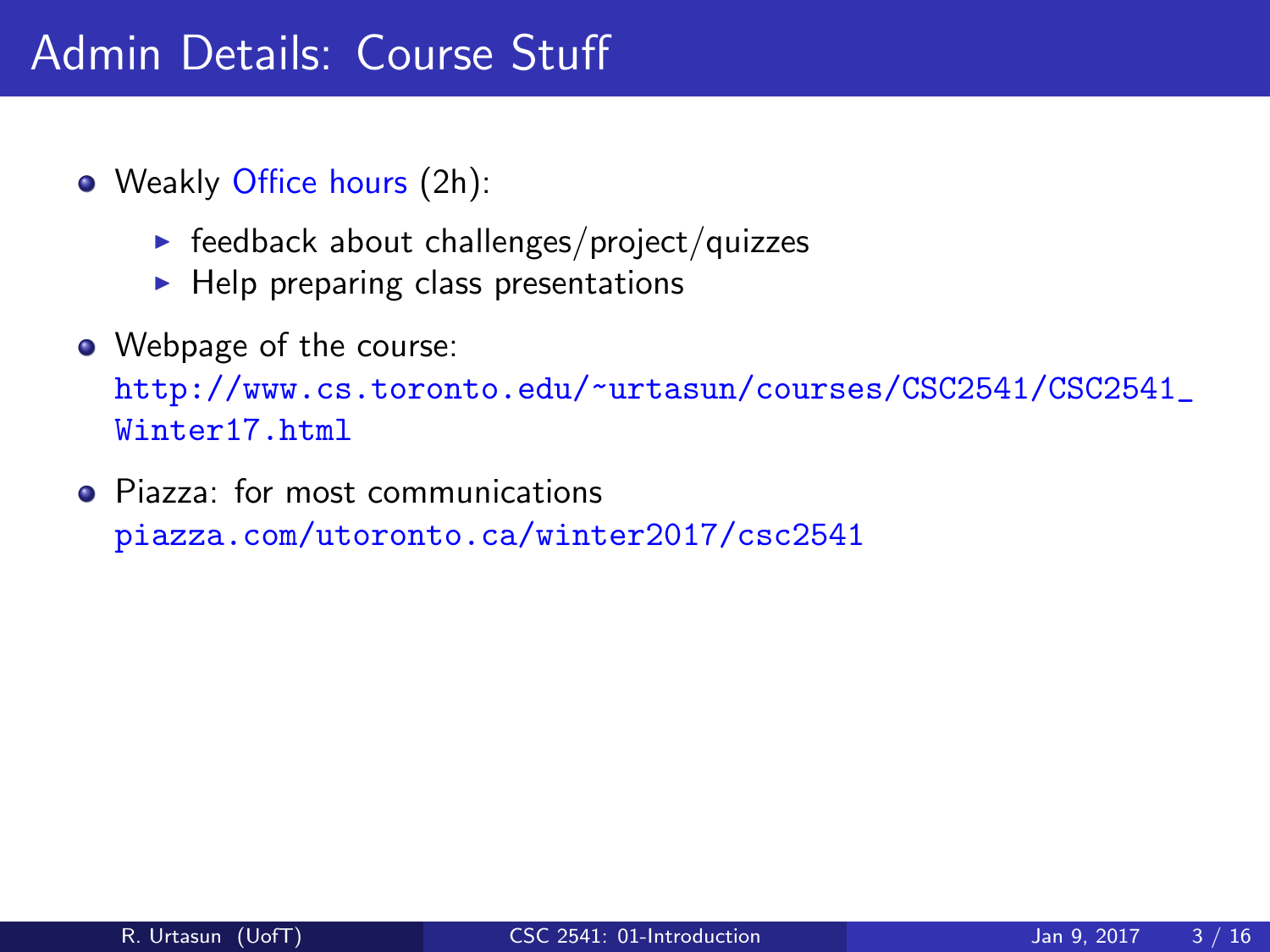- Weakly Office hours (2h):
	- $\blacktriangleright$  feedback about challenges/project/quizzes
	- $\blacktriangleright$  Help preparing class presentations
- Webpage of the course:

[http://www.cs.toronto.edu/~urtasun/courses/CSC2541/CSC2541\\_](http://www.cs.toronto.edu/~urtasun/courses/CSC2541/CSC2541_Winter17.html) [Winter17.html](http://www.cs.toronto.edu/~urtasun/courses/CSC2541/CSC2541_Winter17.html)

- Piazza: for most communications <piazza.com/utoronto.ca/winter2017/csc2541>
- Submissions: MarkUs
	- $\blacktriangleright$  If you don't have an account, act immediately!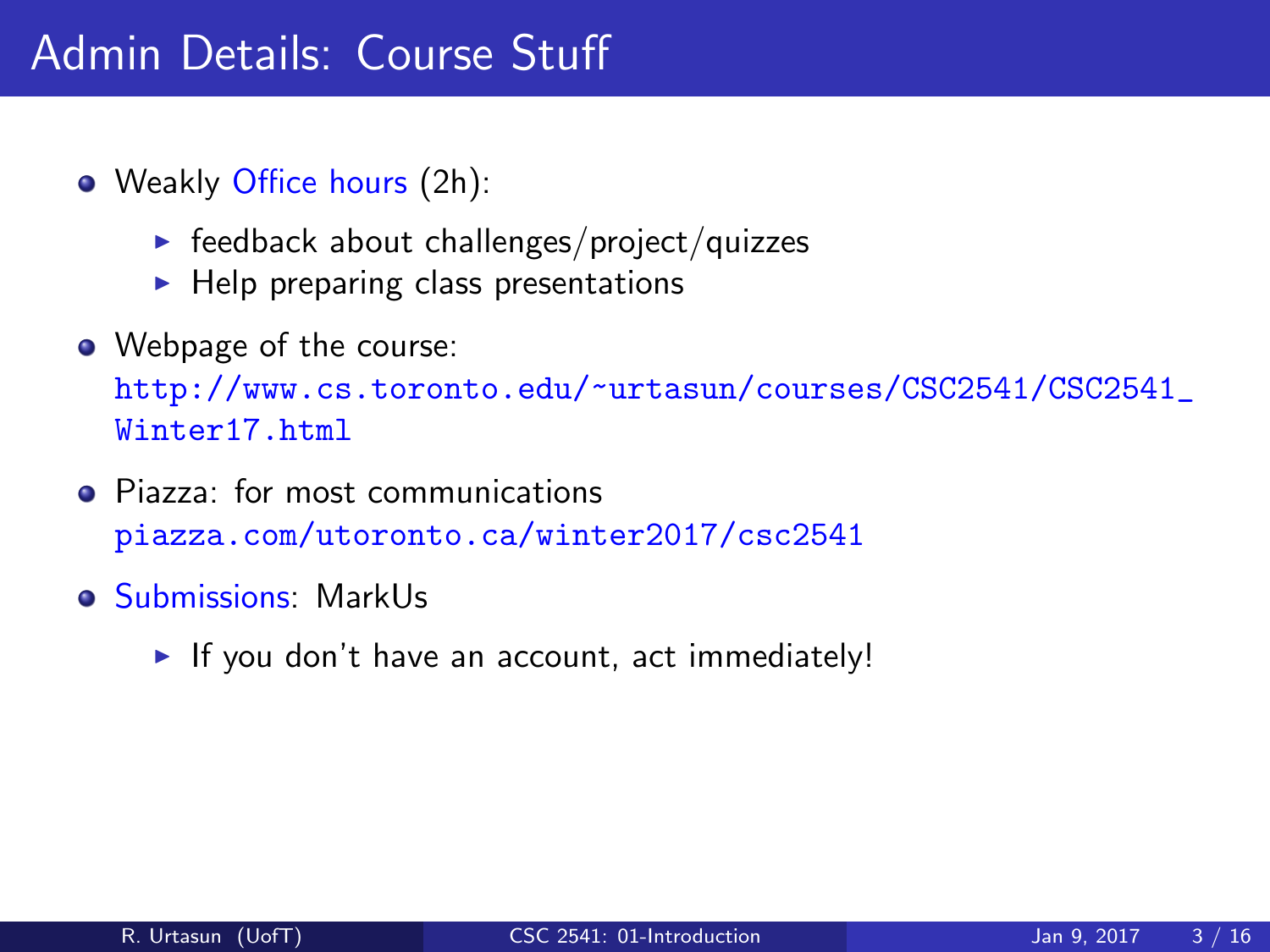- Weakly Office hours (2h):
	- $\blacktriangleright$  feedback about challenges/project/quizzes
	- $\blacktriangleright$  Help preparing class presentations
- Webpage of the course:

[http://www.cs.toronto.edu/~urtasun/courses/CSC2541/CSC2541\\_](http://www.cs.toronto.edu/~urtasun/courses/CSC2541/CSC2541_Winter17.html) [Winter17.html](http://www.cs.toronto.edu/~urtasun/courses/CSC2541/CSC2541_Winter17.html)

- Piazza: for most communications <piazza.com/utoronto.ca/winter2017/csc2541>
- Submissions: MarkUs
	- $\blacktriangleright$  If you don't have an account, act immediately!
- **A** Form to fill

[https://docs.google.com/a/ttic.edu/forms/d/e/](https://docs.google.com/a/ttic.edu/forms/d/e/1FAIpQLSdrIXFZXoM0jrfyjCTjSlIoCsd8-7OvVSaWrlGpAQz3qA5OOw/viewform) [1FAIpQLSdrIXFZXoM0jrfyjCTjSlIoCsd8-7OvVSaWrlGpAQz3qA5OOw/](https://docs.google.com/a/ttic.edu/forms/d/e/1FAIpQLSdrIXFZXoM0jrfyjCTjSlIoCsd8-7OvVSaWrlGpAQz3qA5OOw/viewform) [viewform](https://docs.google.com/a/ttic.edu/forms/d/e/1FAIpQLSdrIXFZXoM0jrfyjCTjSlIoCsd8-7OvVSaWrlGpAQz3qA5OOw/viewform)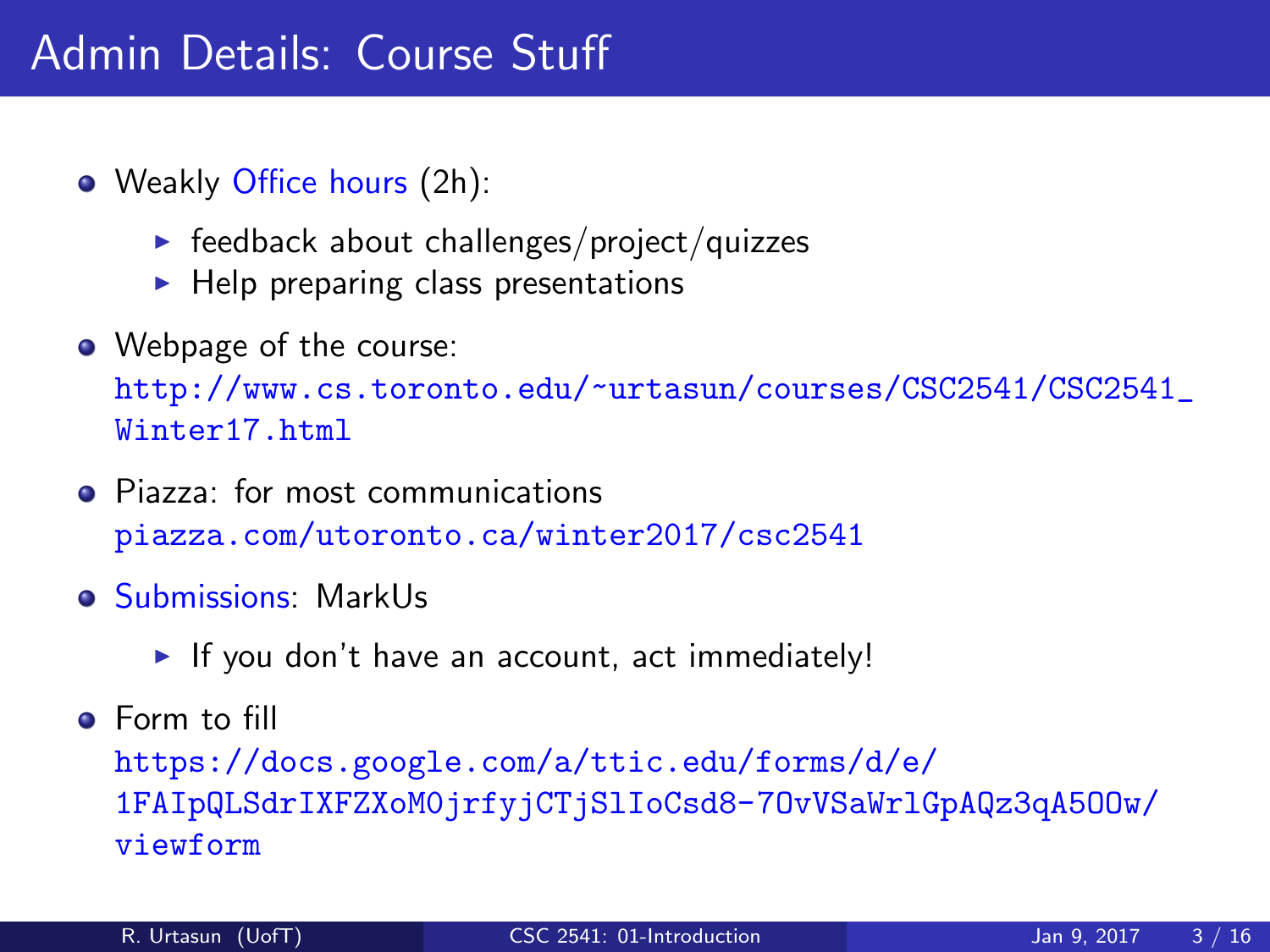- Do I have the proper pre-requisites?
	- $\triangleright$  Not going to check, but you need to be realistic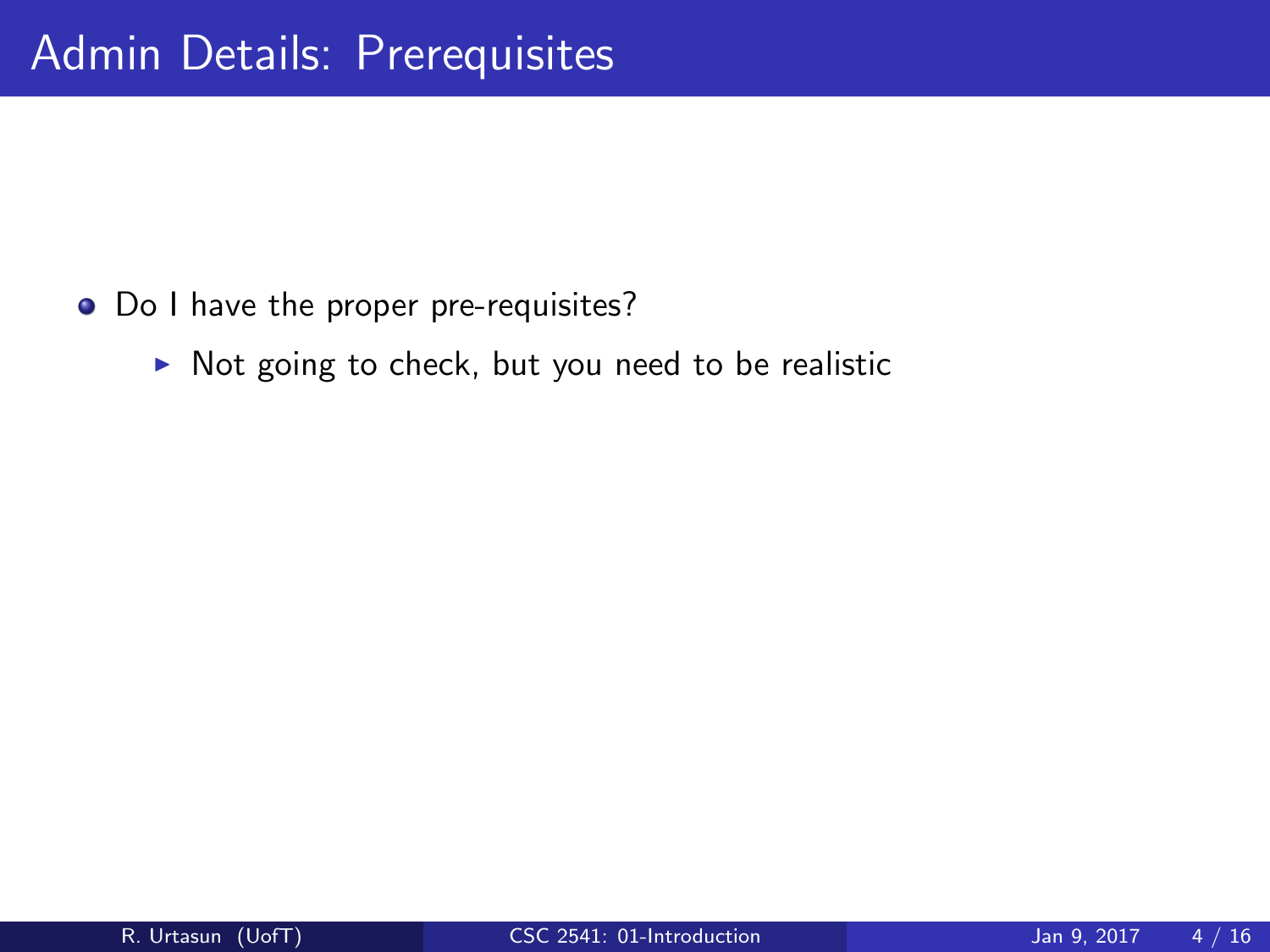- Do I have the proper pre-requisites?
	- $\triangleright$  Not going to check, but you need to be realistic
- Do I have the appropriate background?
	- $\triangleright$  Linear algebra, calculus and probability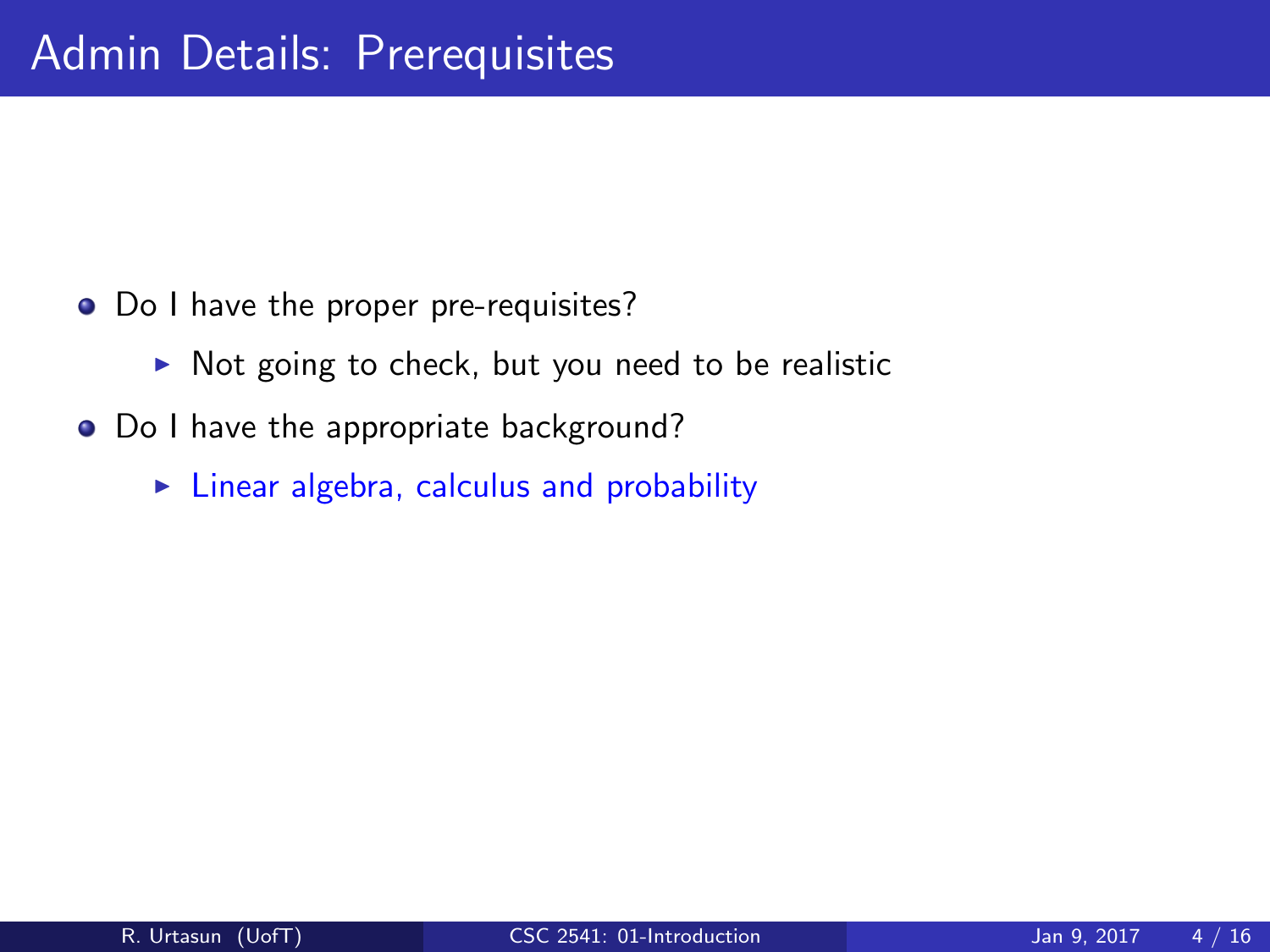- Do I have the proper pre-requisites?
	- $\triangleright$  Not going to check, but you need to be realistic
- Do I have the appropriate background?
	- $\blacktriangleright$  Linear algebra, calculus and probability
	- $\triangleright$  Statistics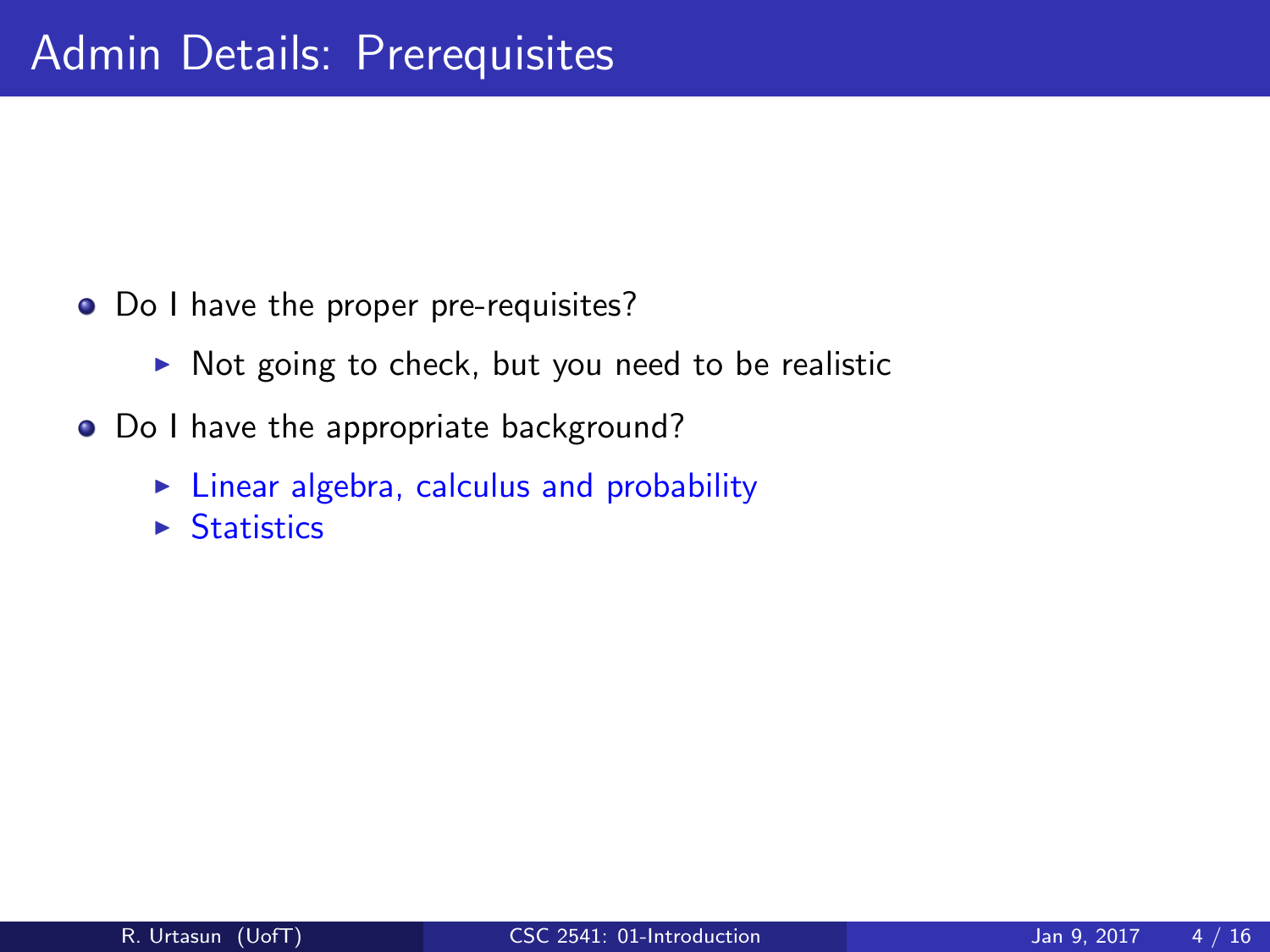- Do I have the proper pre-requisites?
	- $\triangleright$  Not going to check, but you need to be realistic
- Do I have the appropriate background?
	- $\blacktriangleright$  Linear algebra, calculus and probability
	- $\triangleright$  Statistics
	- $\triangleright$  Programming: strong skills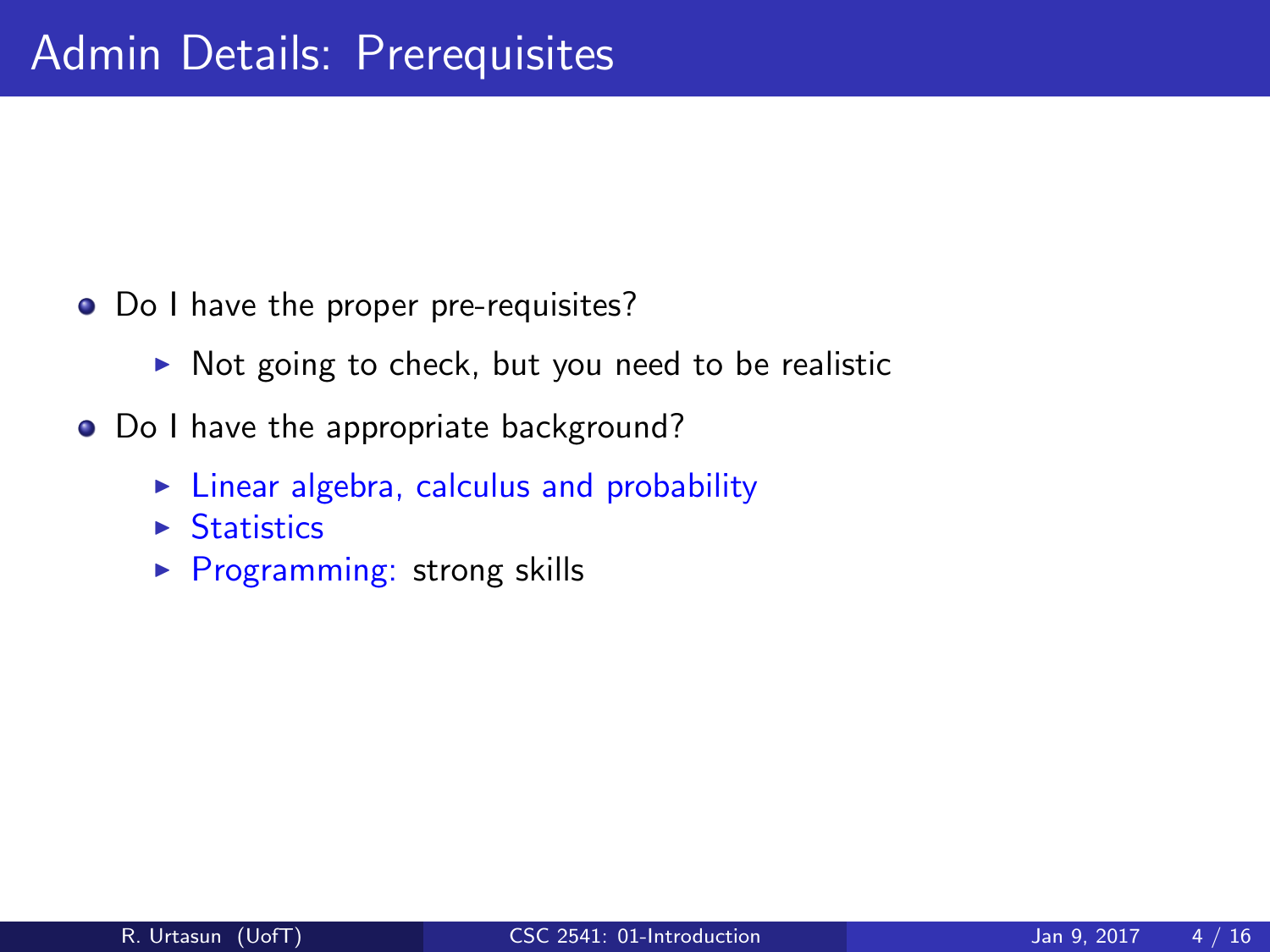- Do I have the proper pre-requisites?
	- $\triangleright$  Not going to check, but you need to be realistic
- Do I have the appropriate background?
	- $\blacktriangleright$  Linear algebra, calculus and probability
	- $\triangleright$  Statistics
	- $\triangleright$  Programming: strong skills
	- $\triangleright$  Machine learning: at least undergrad level course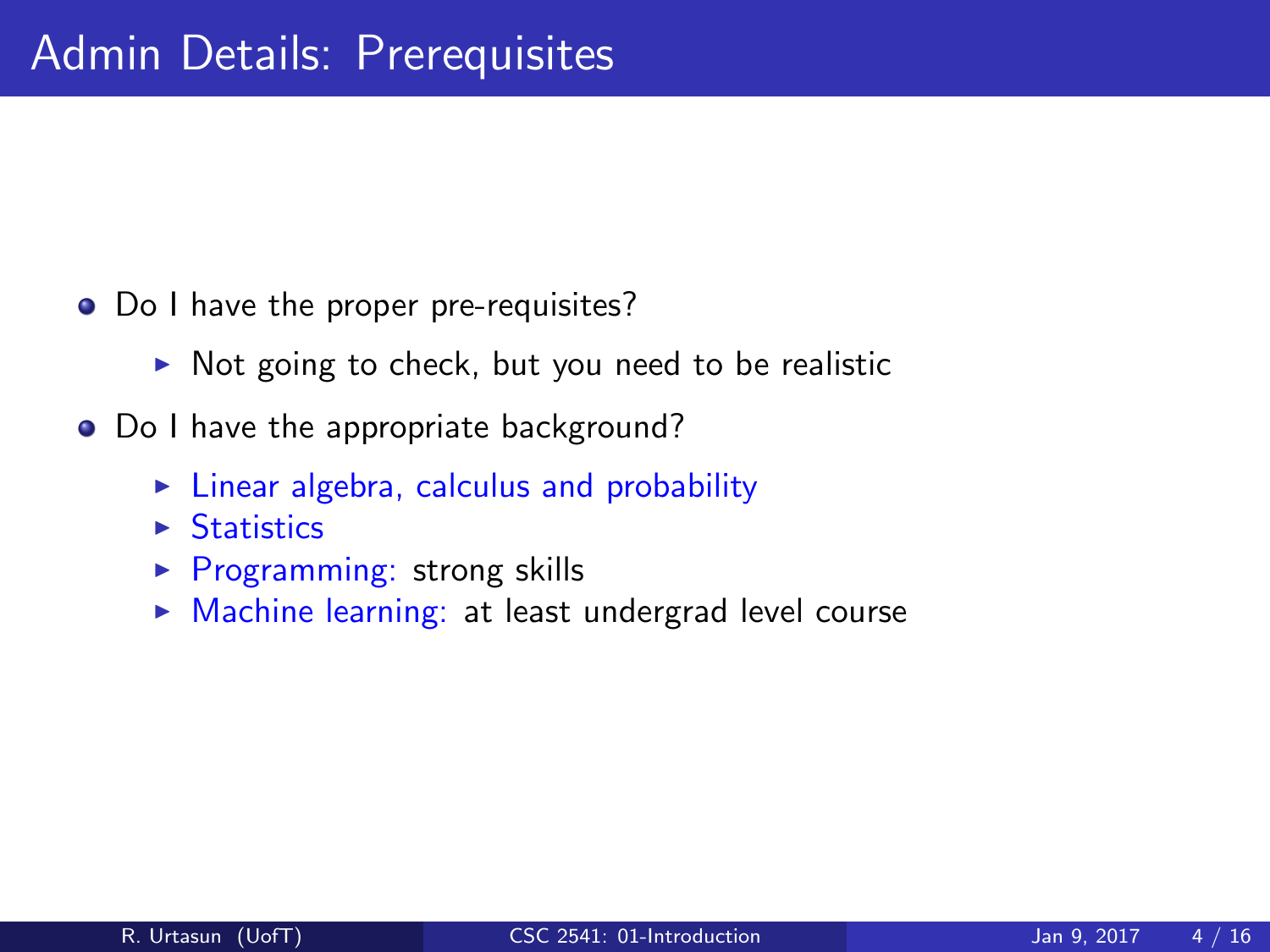- Do I have the proper pre-requisites?
	- $\triangleright$  Not going to check, but you need to be realistic
- Do I have the appropriate background?
	- $\blacktriangleright$  Linear algebra, calculus and probability
	- $\triangleright$  Statistics
	- $\triangleright$  Programming: strong skills
	- $\triangleright$  Machine learning: at least undergrad level course
	- ▶ Computer Vision: at least undergrad level course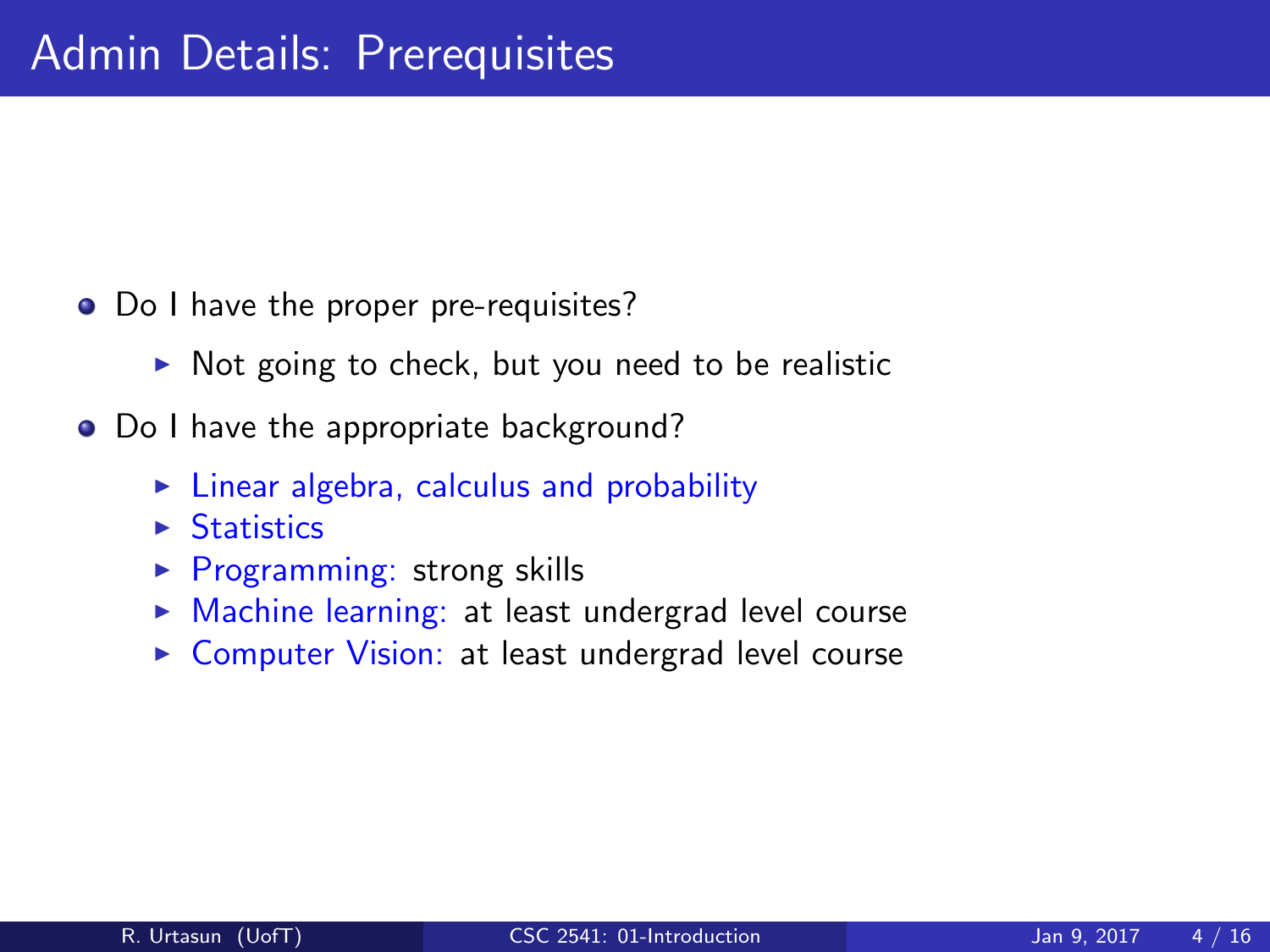- No textbook
- We will be reading papers
- You might need to consult books
- **•** Learning by researching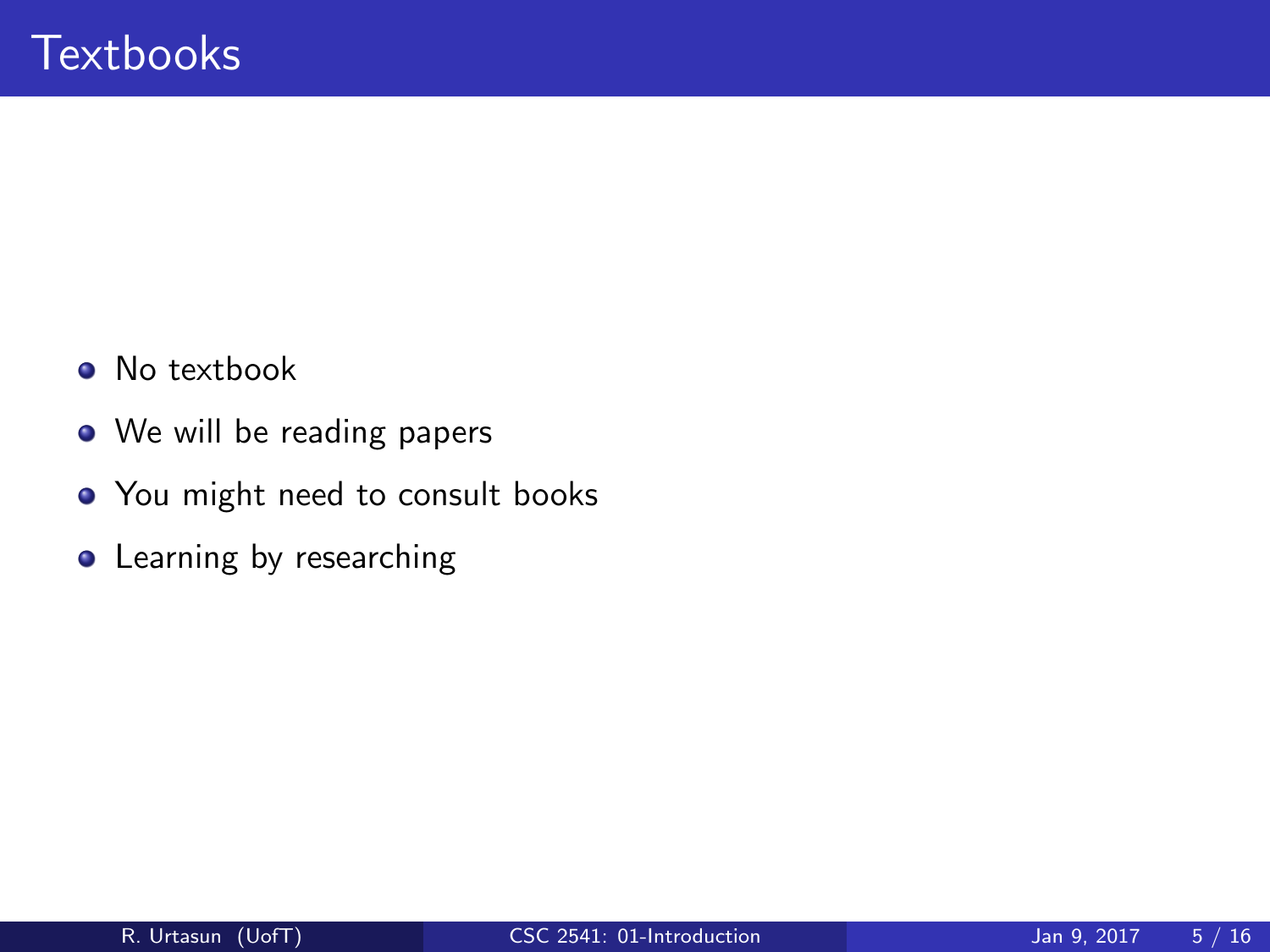- Everyone will be responsible to present  $1$  time in class
- $\triangleright$  Worth 10% of the total mark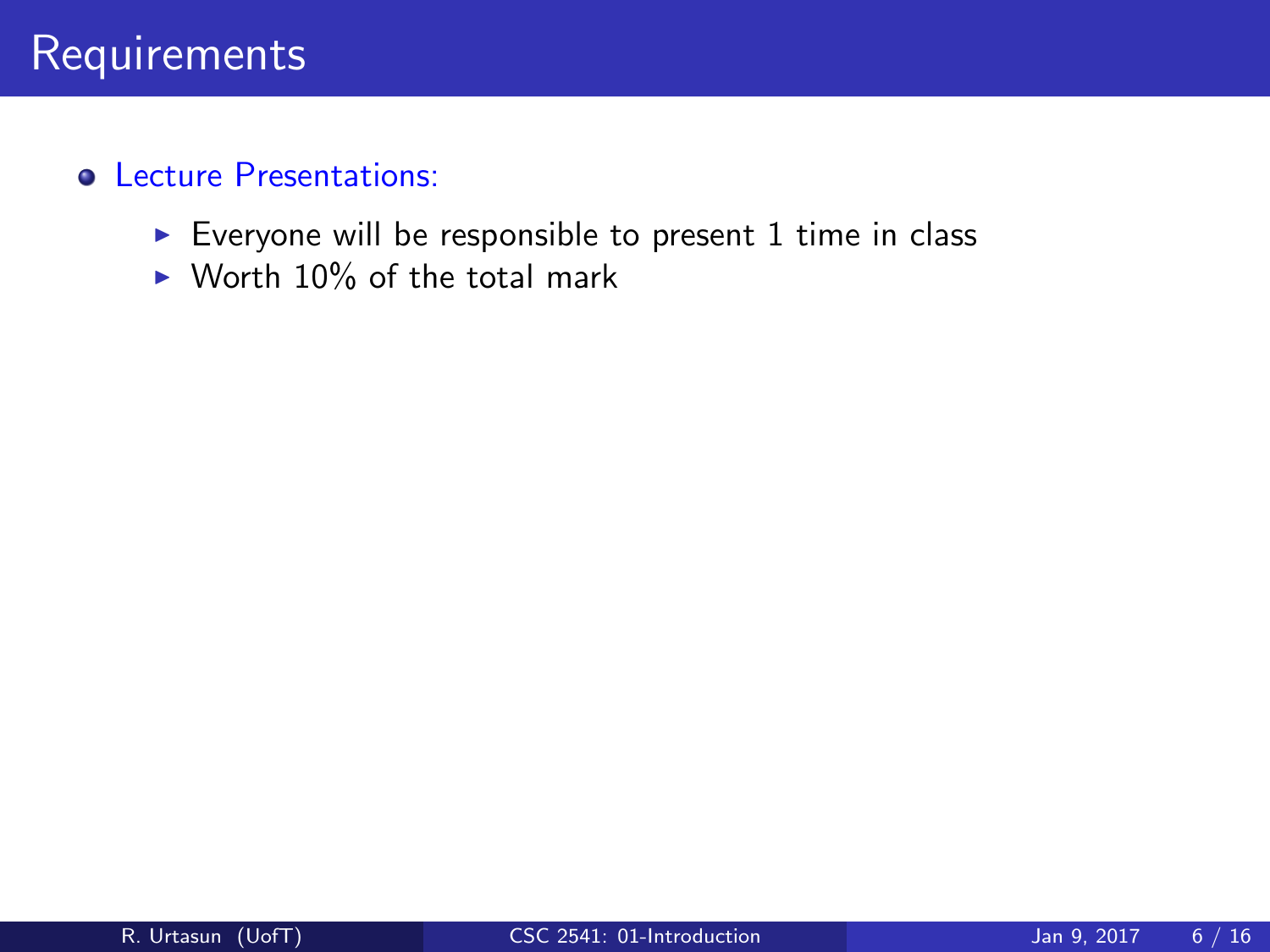- Everyone will be responsible to present 1 time in class
- $\triangleright$  Worth 10% of the total mark

### **•** Quizes

- $\triangleright$  given a set of practical problems, you need to be able to design (not code) a method to solve them
- $\triangleright$  Worth 25% of course mark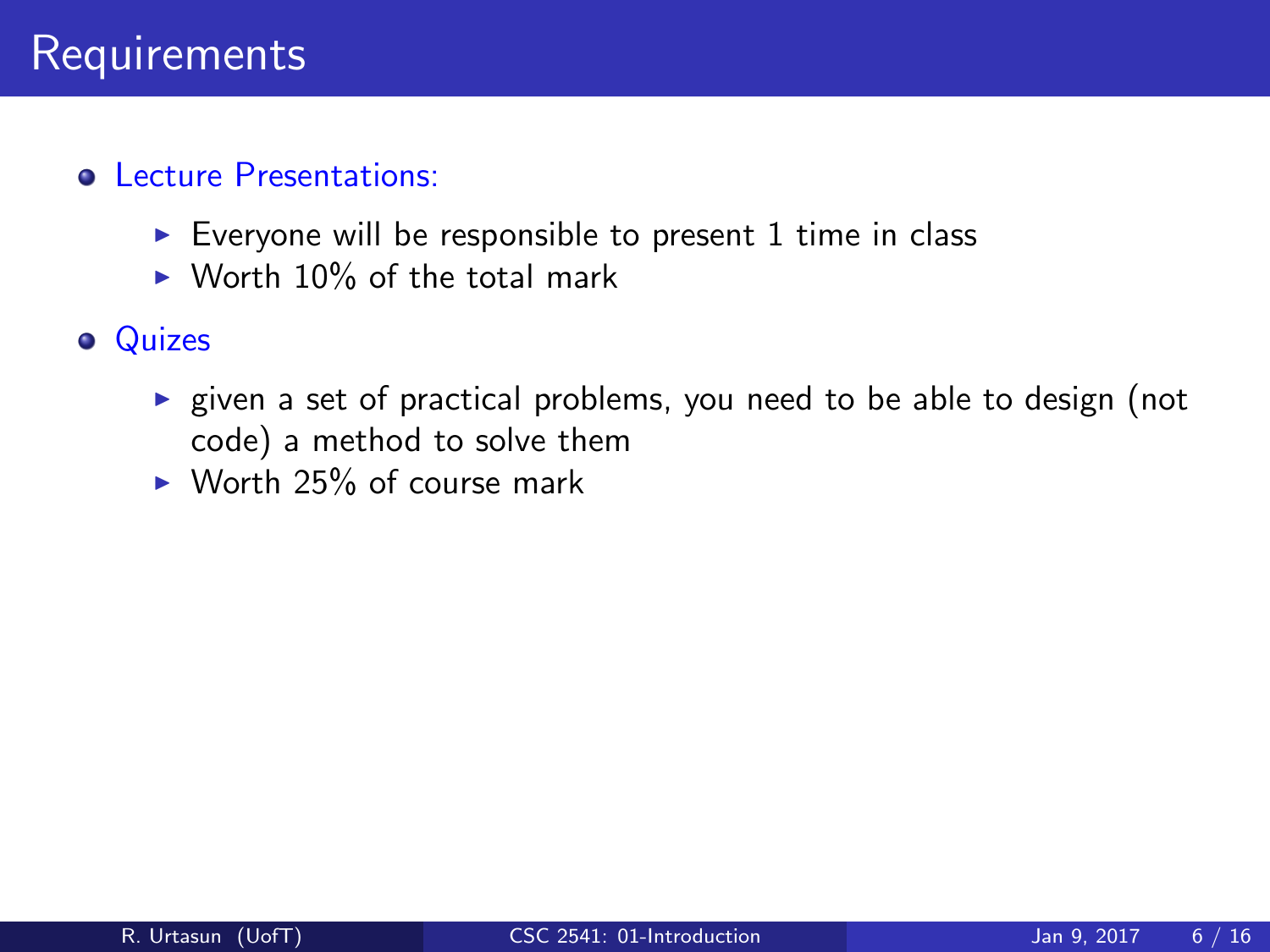- Everyone will be responsible to present 1 time in class
- $\triangleright$  Worth 10% of the total mark
- **•** Quizes
	- $\triangleright$  given a set of practical problems, you need to be able to design (not code) a method to solve them
	- $\triangleright$  Worth 25% of course mark
- Challenges:
	- $\triangleright$  You will need to participate in 2/3 challenges
	- $\triangleright$  Worth 40% of course mark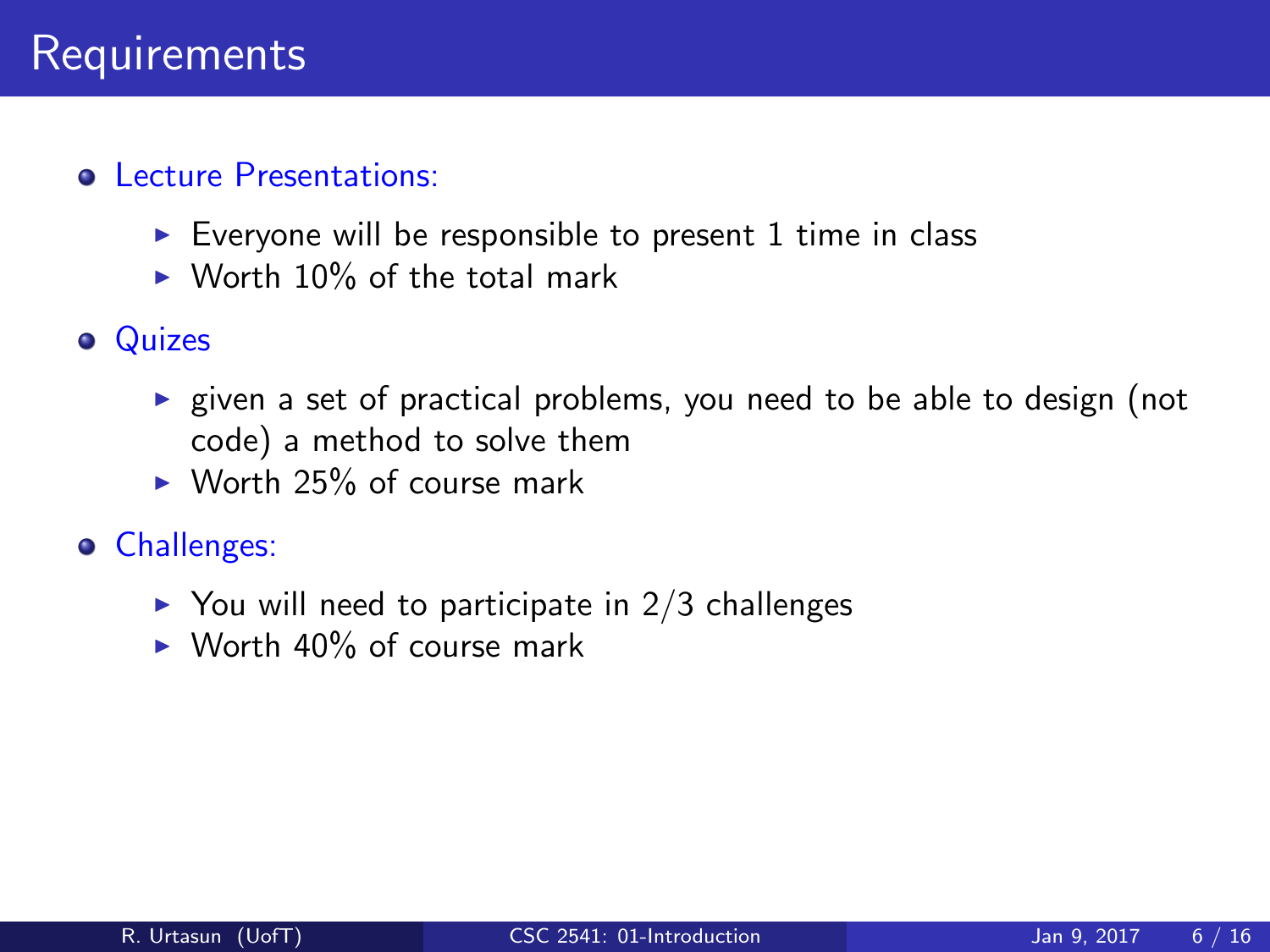- $\triangleright$  Everyone will be responsible to present 1 time in class
- $\triangleright$  Worth 10% of the total mark
- **o** Quizes
	- $\triangleright$  given a set of practical problems, you need to be able to design (not code) a method to solve them
	- $\triangleright$  Worth 25% of course mark
- Challenges:
	- $\triangleright$  You will need to participate in 2/3 challenges
	- $\triangleright$  Worth 40% of course mark
- Project:
	- $\triangleright$  Choose one of this challenges (or something else) as your final project and do a bit more work on it
	- $\triangleright$  Worth extra 25% of course mark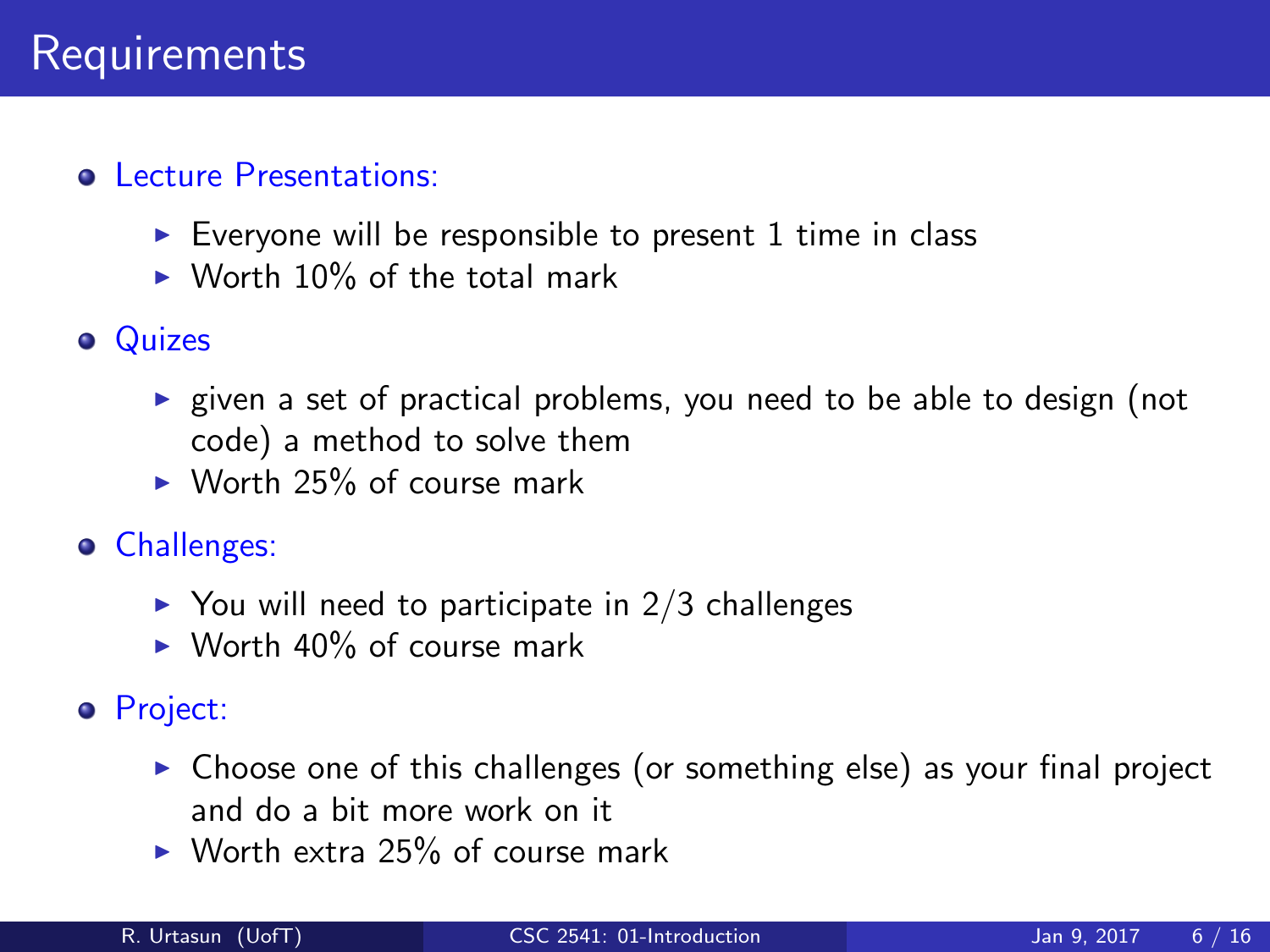## Let's get to know you!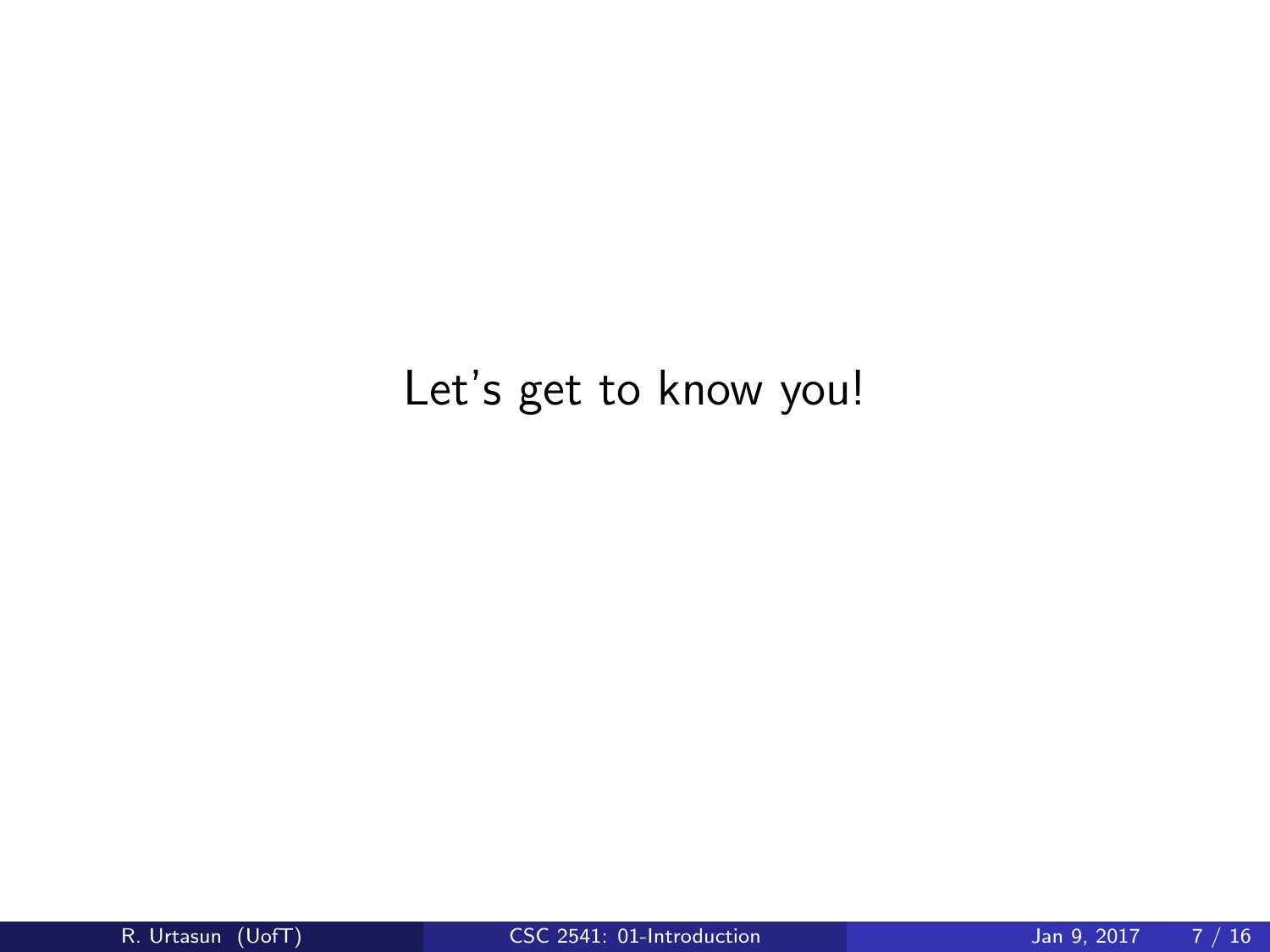#### Link

- 1. Name and email
- 2. Background: department where you are at, which year, masters/phd/applied masters, etc
- 3. Research topic/ interest for grad studies
- 4. Supervisor
- 5. Experience in machine learning, computer vision and/or sports analytics
- 6. Why are you taking this course?
- 7. Particular topics you will like to have covered in class

If you haven't submitted your pdf slides, do so asap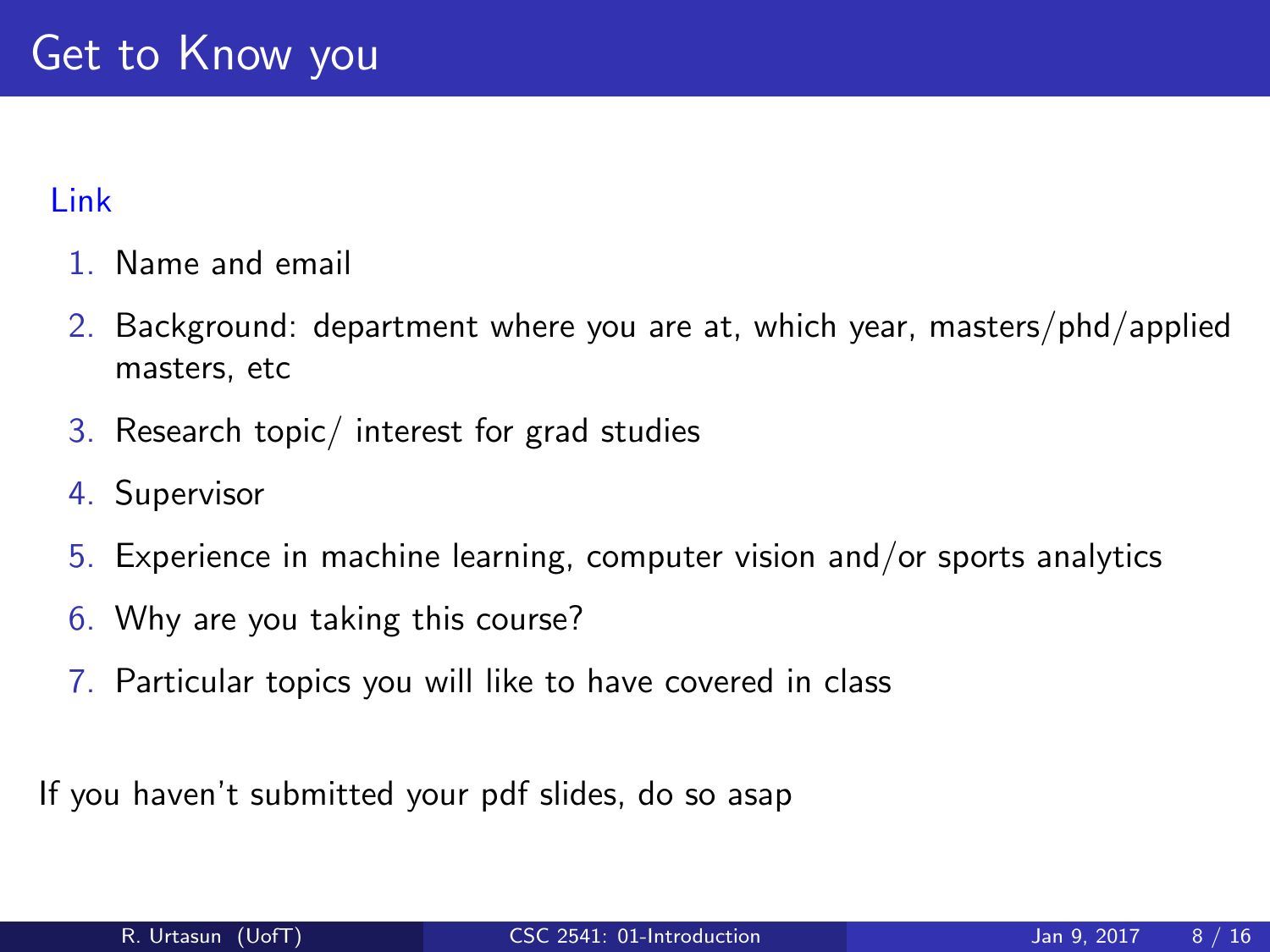## Let's get back to the course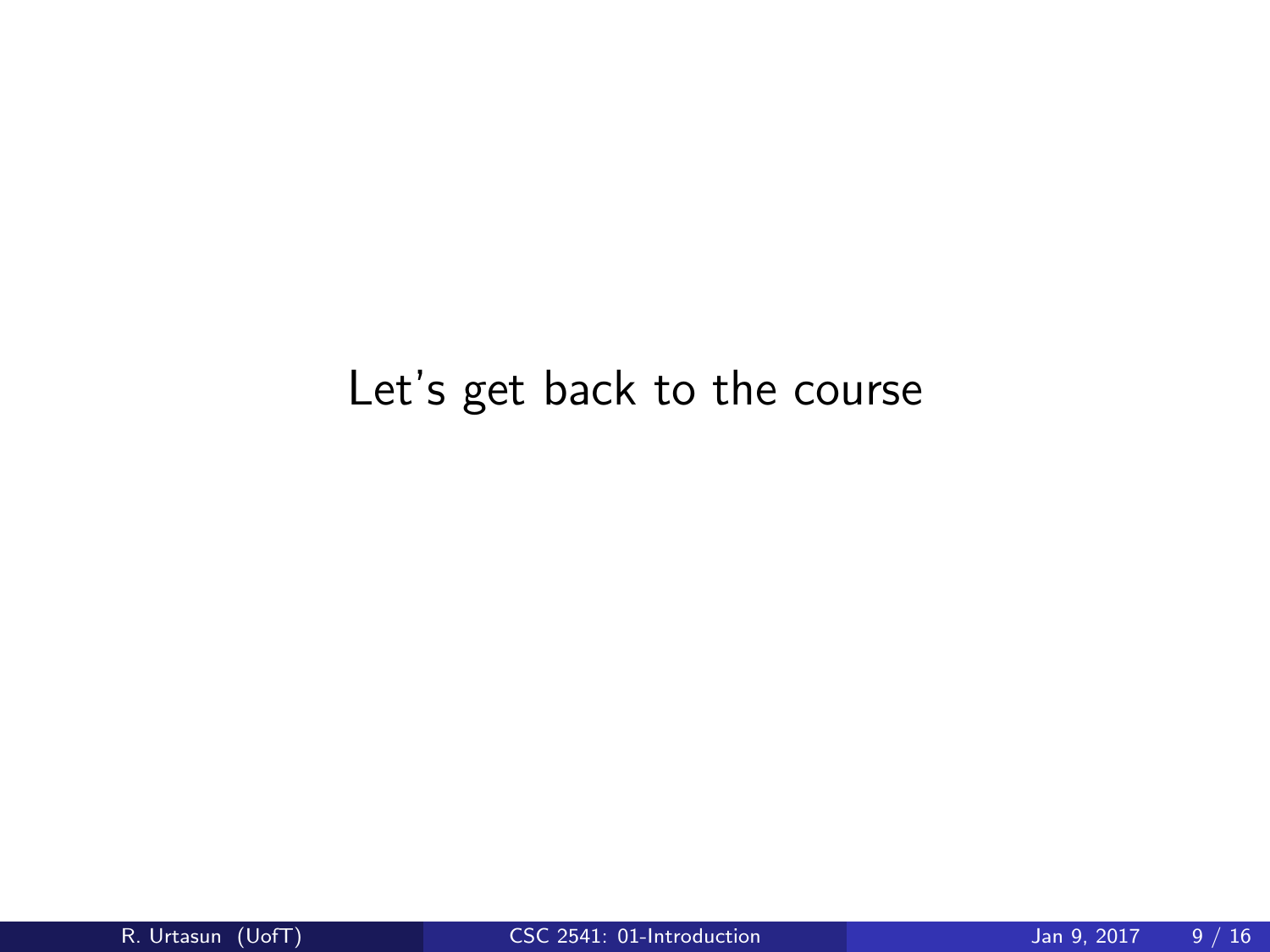1. You will discover that sport analytics is a really cool research topic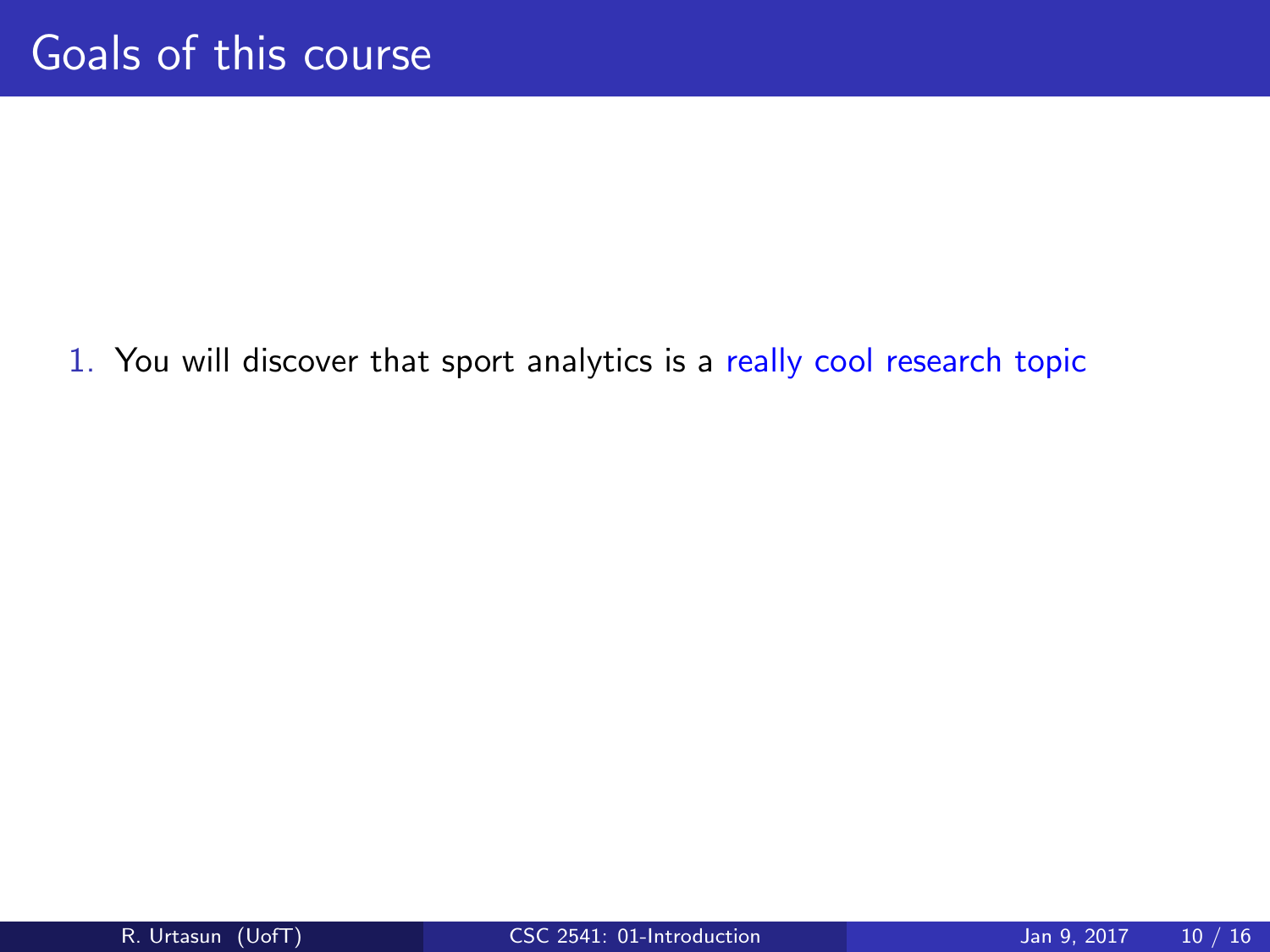- 1. You will discover that sport analytics is a really cool research topic
- 2. Everyone should do an awesome project that will be accepted to a top-tier conference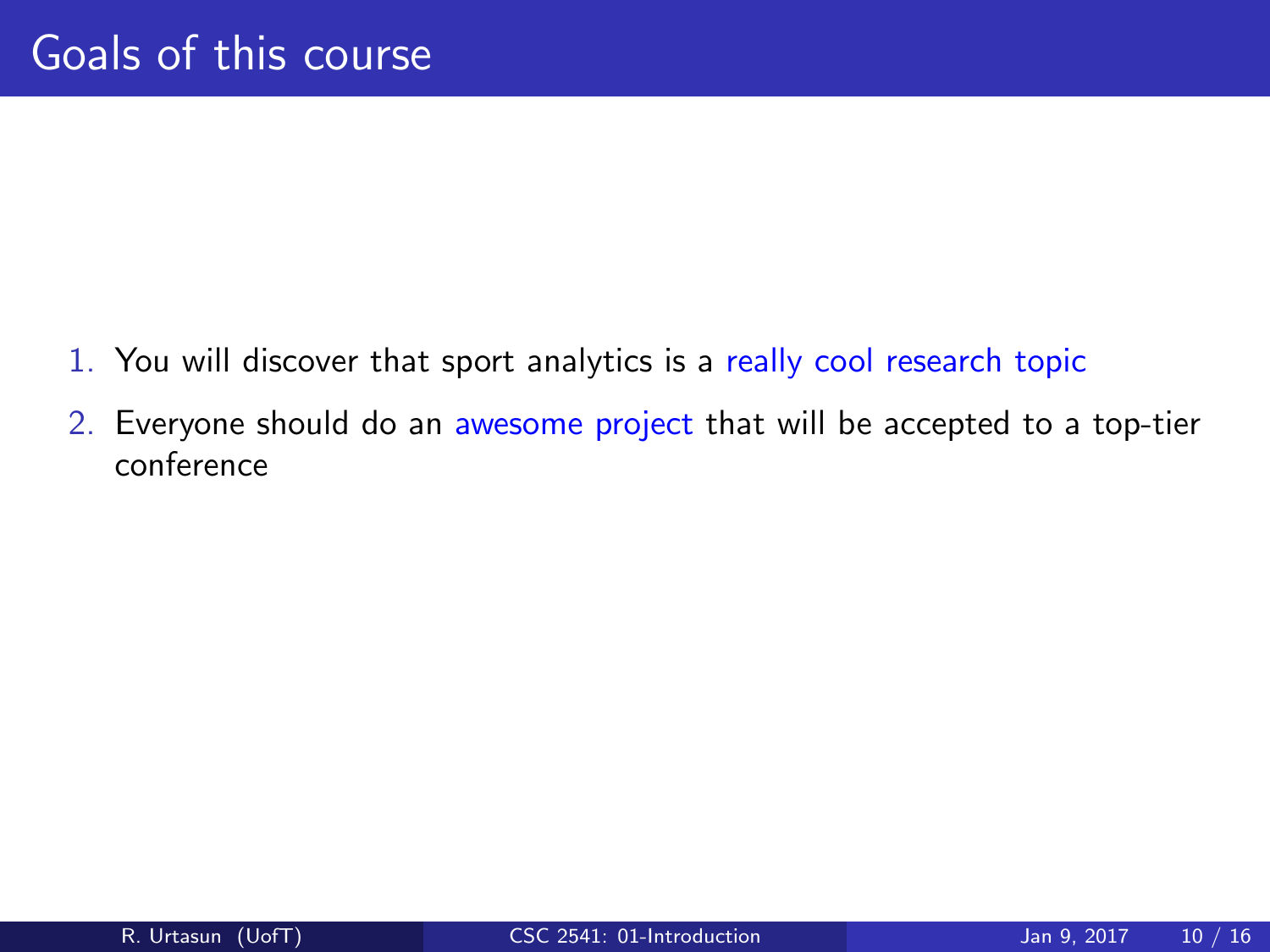- 1. You will discover that sport analytics is a really cool research topic
- 2. Everyone should do an awesome project that will be accepted to a top-tier conference
- 3. After taking this class you'll get a job at the Raptors, FC Toronto, Blue Jays, Argonauts teams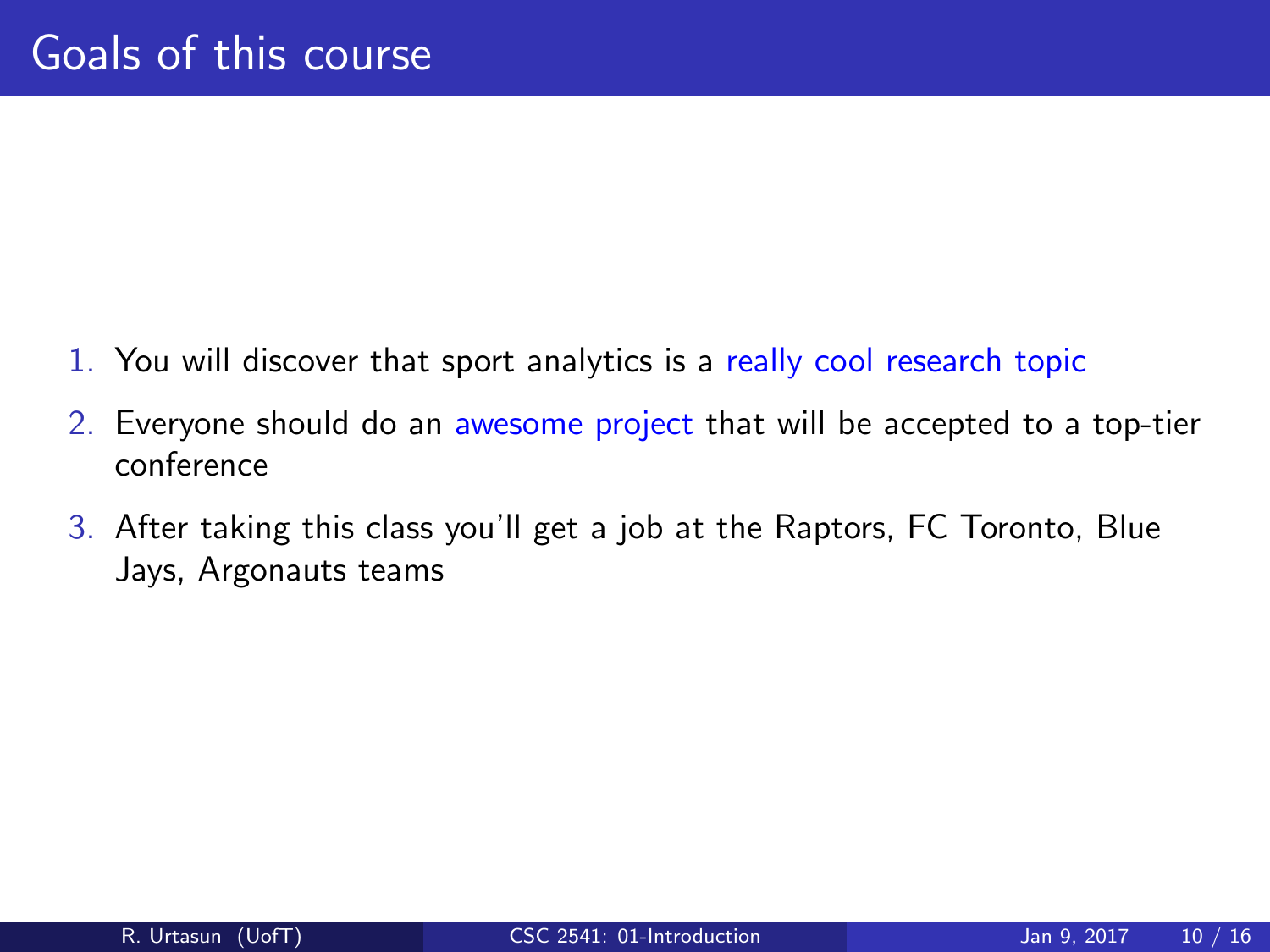- $\triangleright$  Everyone will be responsible to present 1 time in class
- $\triangleright$  Worth 10% of the total mark
- Quizes
	- $\triangleright$  given a set of practical problems, you need to be able to design (not code) a method to solve them
	- $\triangleright$  Worth 25% of course mark
- Challenges:
	- $\triangleright$  You will need to participate in 2/3 challenges
	- $\triangleright$  Worth 40% of course mark
- Project:
	- $\triangleright$  Choose one of this challenges (or something else) as your final project and do a bit more work on it
	- $\triangleright$  Worth extra 25% of course mark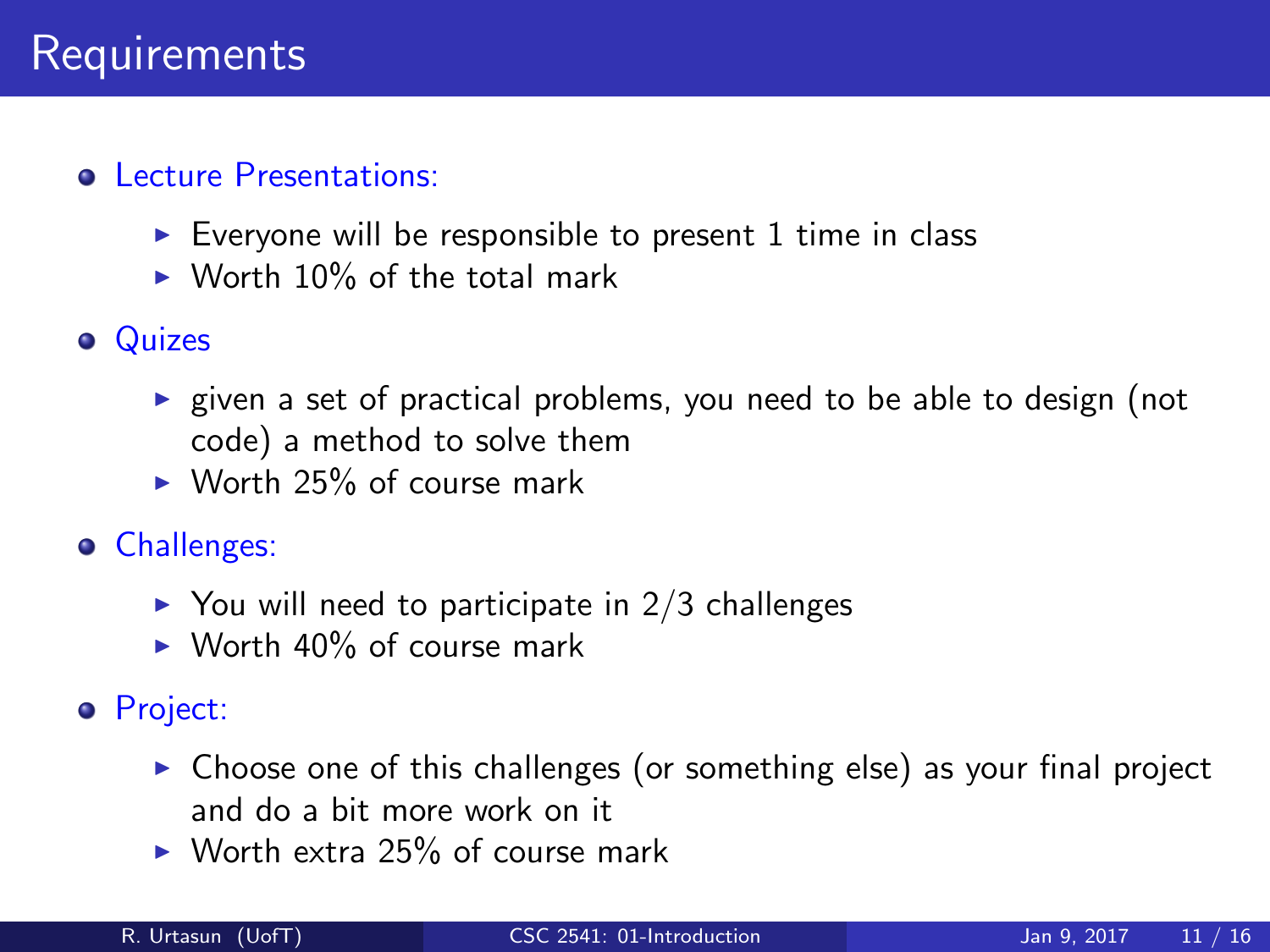• Quizzes are individual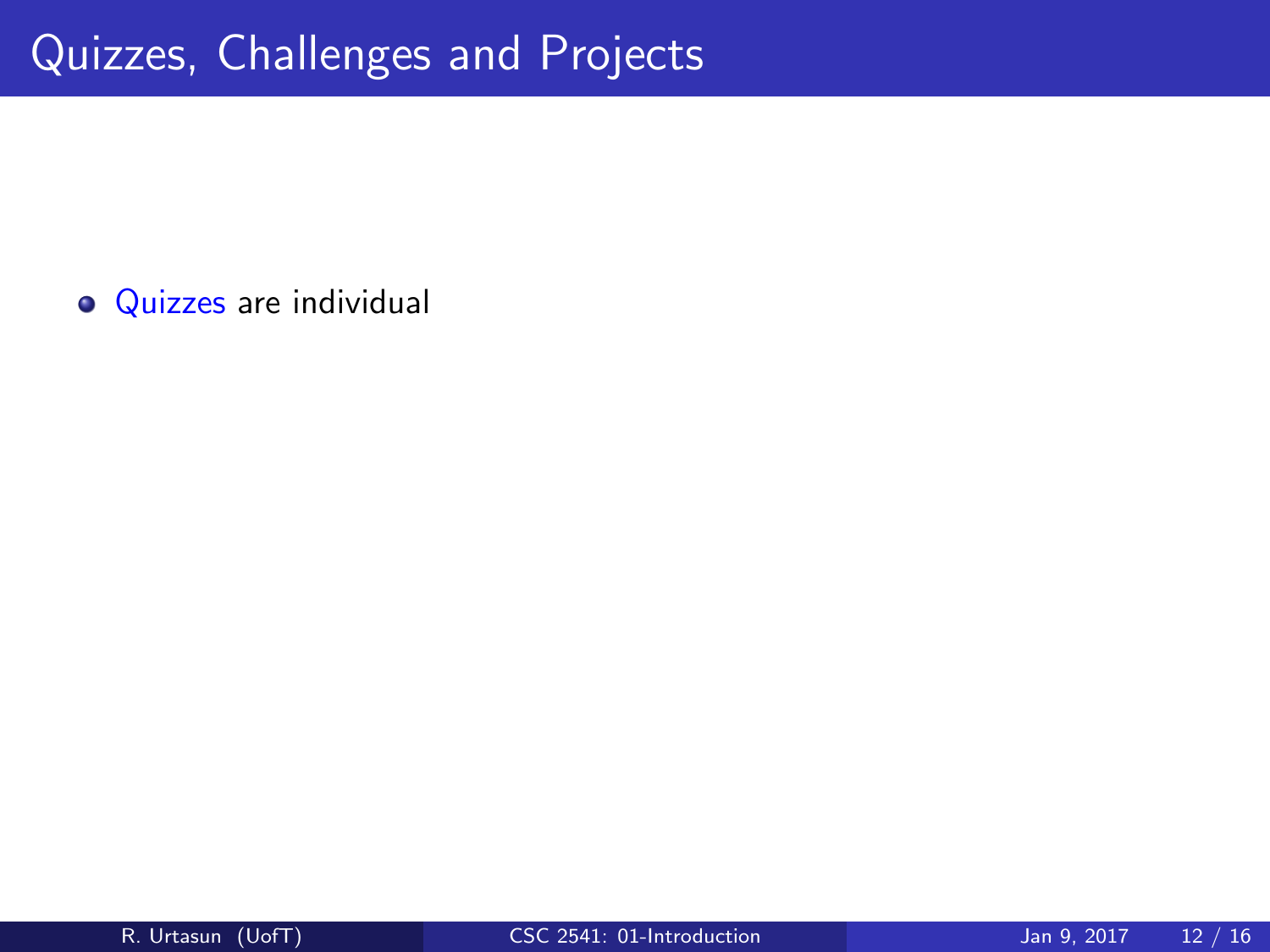- **Quizzes** are individual
- Challenges and project can be in pairs (recommended)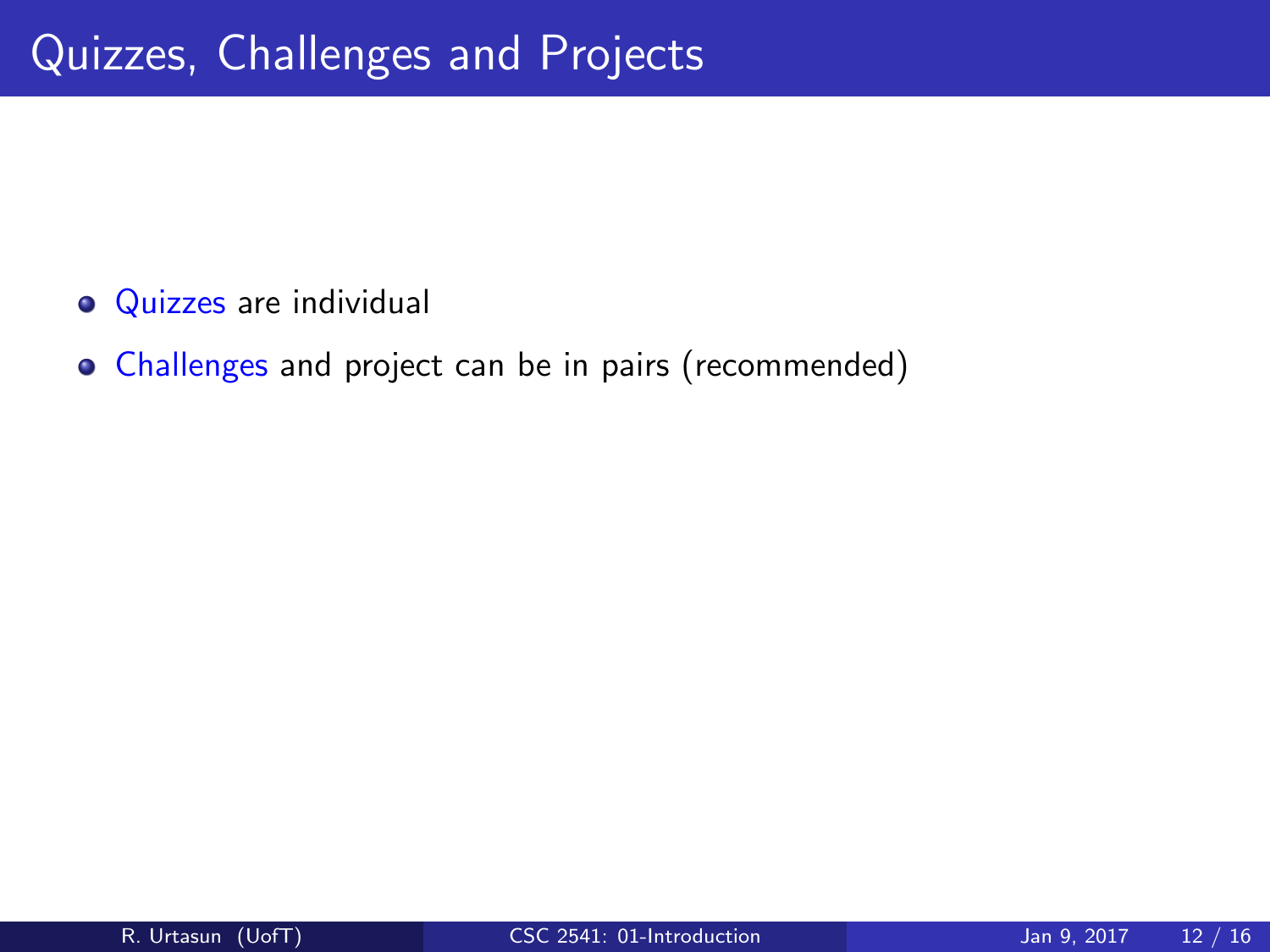- **Quizzes** are individual
- Challenges and project can be in pairs (recommended)
- Can I do a project for 2 courses at the same time?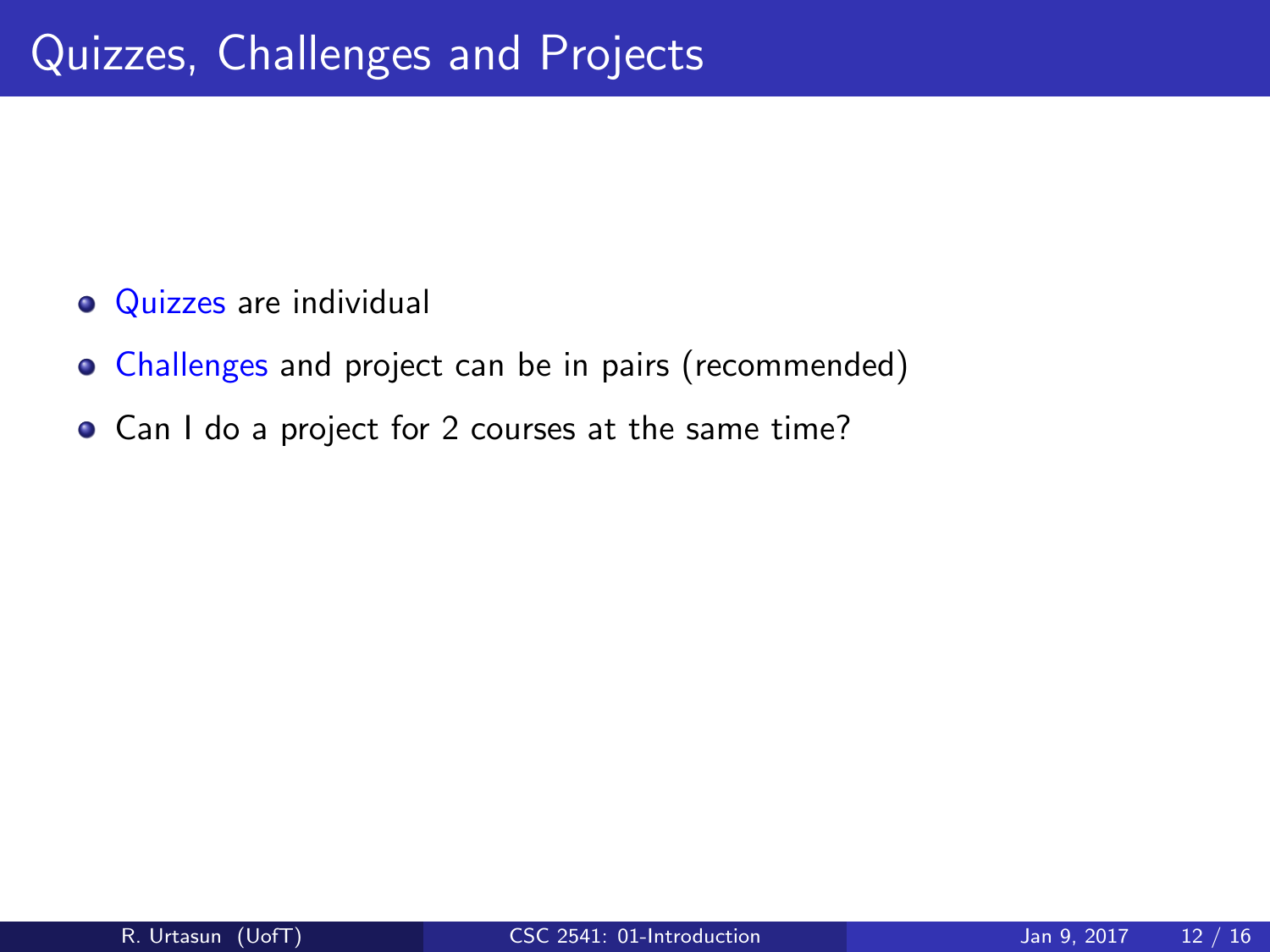- **Quizzes** are individual
- Challenges and project can be in pairs (recommended)
- Can I do a project for 2 courses at the same time?
	- $\triangleright$  Only if you show what is for each class and the project is much bigger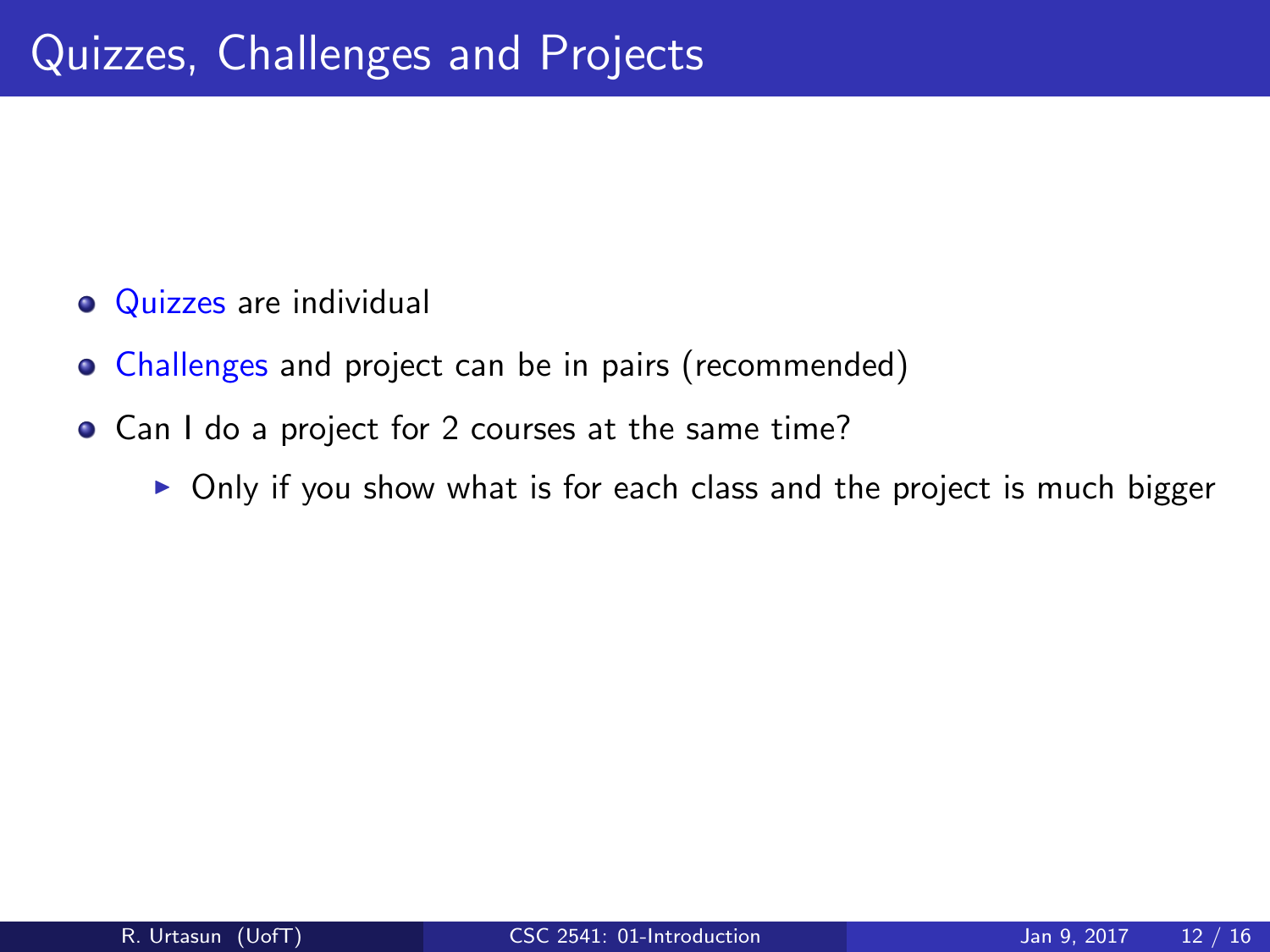- **Quizzes** are individual
- Challenges and project can be in pairs (recommended)
- Can I do a project for 2 courses at the same time?
	- $\triangleright$  Only if you show what is for each class and the project is much bigger
	- $\triangleright$  Require approval by the other instructor as well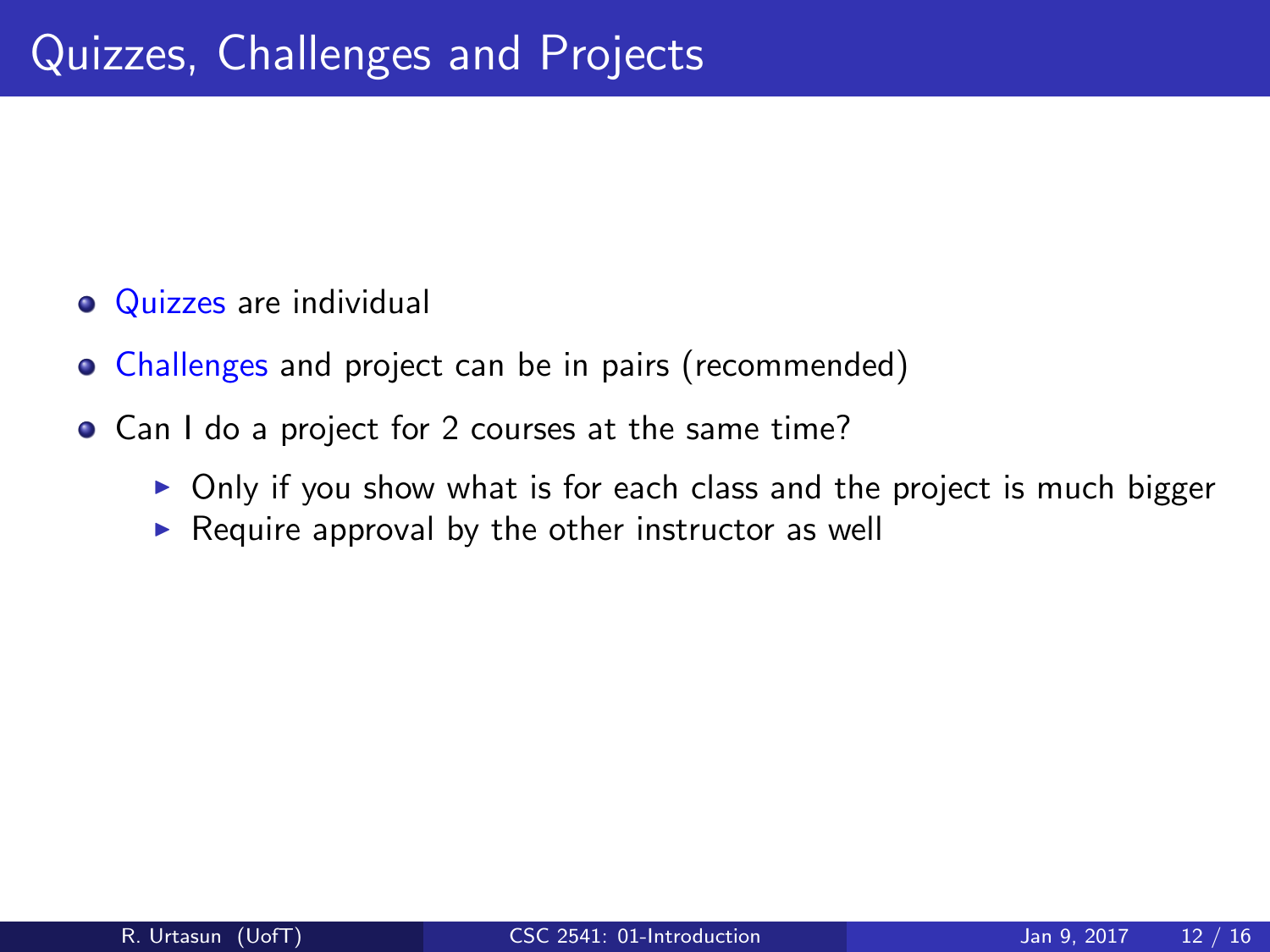- **Quizzes** are individual
- Challenges and project can be in pairs (recommended)
- Can I do a project for 2 courses at the same time?
	- $\triangleright$  Only if you show what is for each class and the project is much bigger
	- $\triangleright$  Require approval by the other instructor as well
- **Intense but fun course**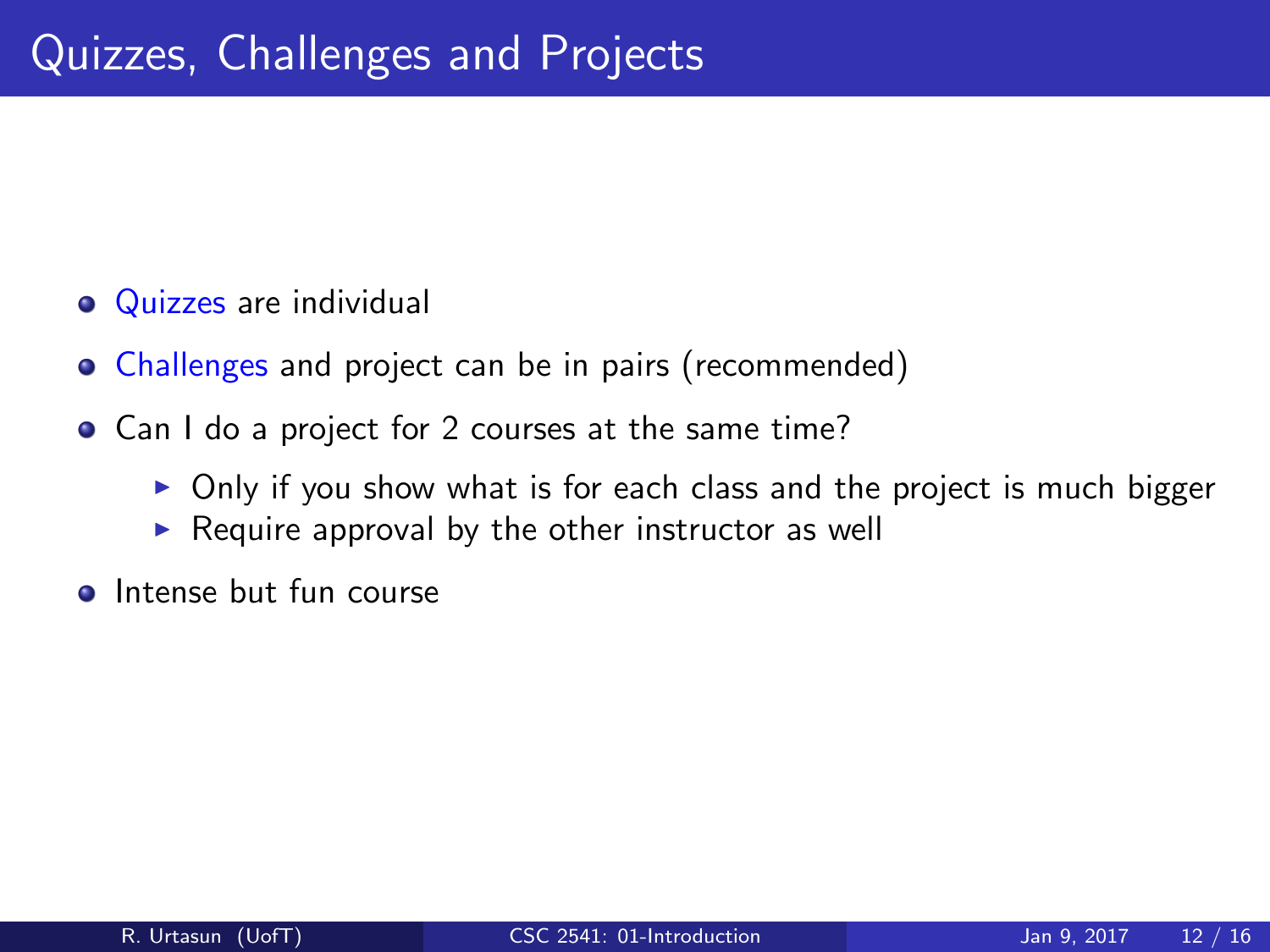- **Quizzes** are individual
- Challenges and project can be in pairs (recommended)
- Can I do a project for 2 courses at the same time?
	- $\triangleright$  Only if you show what is for each class and the project is much bigger
	- $\triangleright$  Require approval by the other instructor as well
- **Intense but fun course**
- Learn by doing (i.e., example)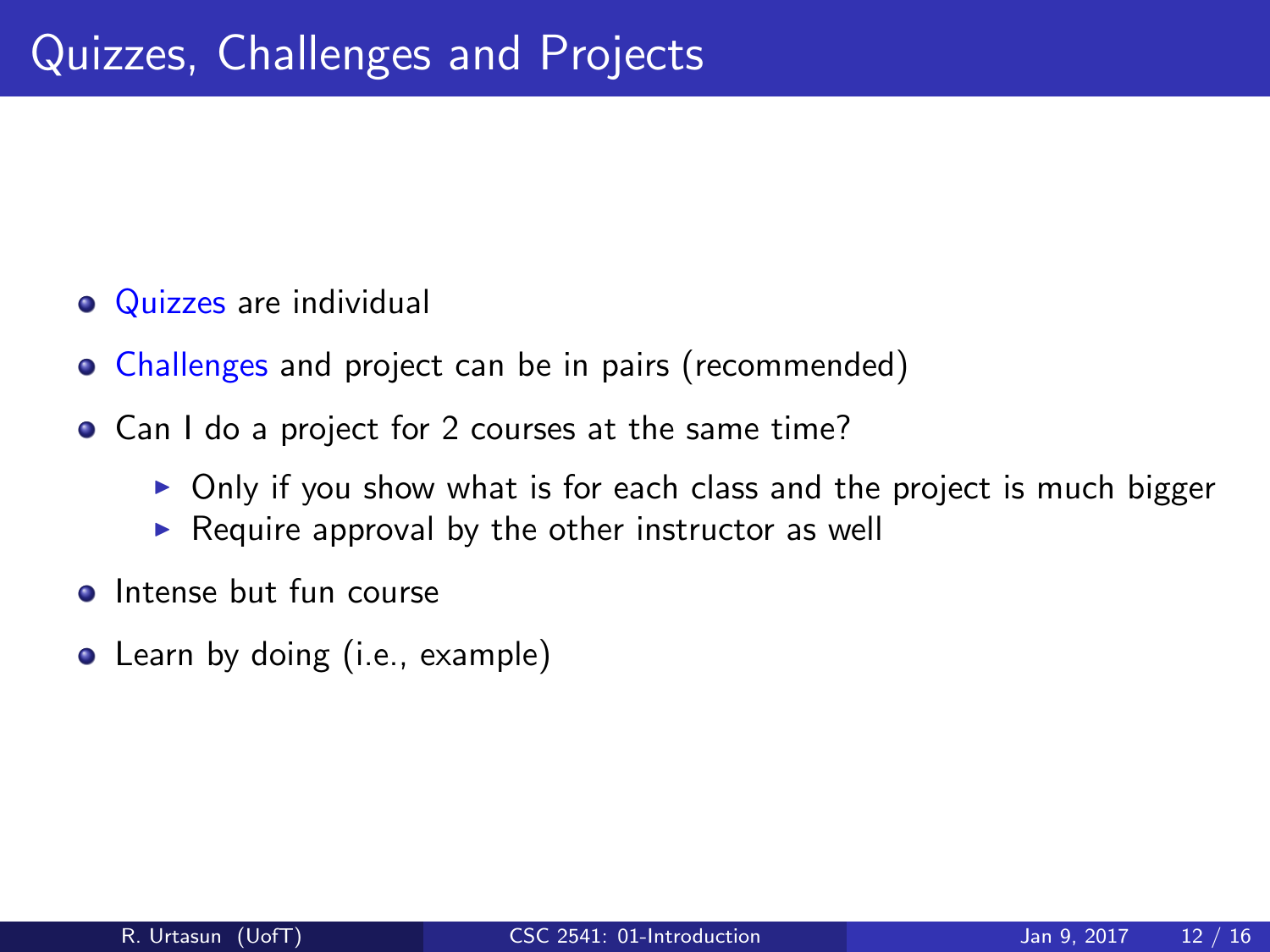- I'll post on piazza a link to vote for topics to present
	- $\triangleright$  Don't forget to vote or you will be randomly assigned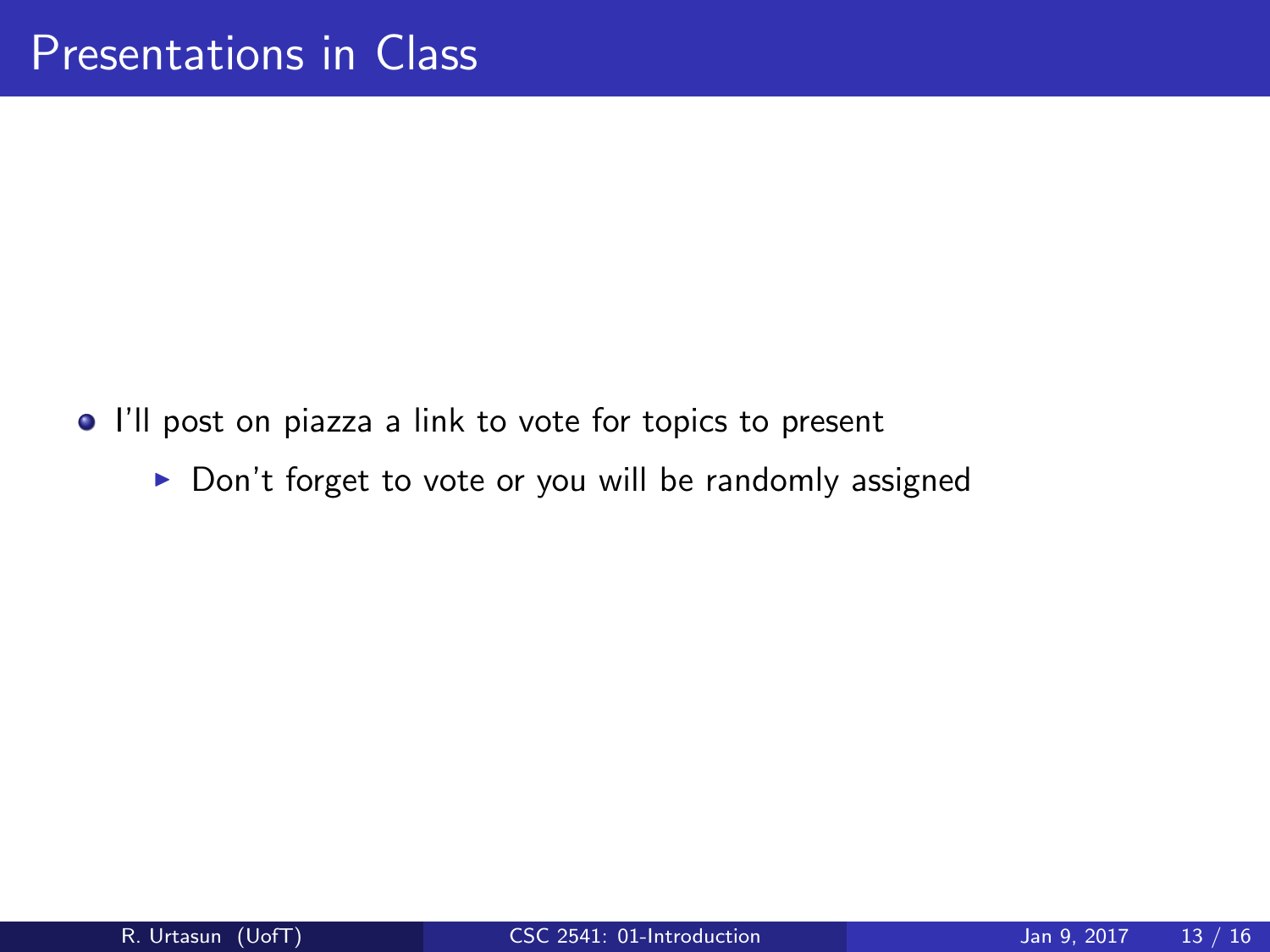# Challenge 1

Object Detection and Tracking in Videos (w/wo action recognition)

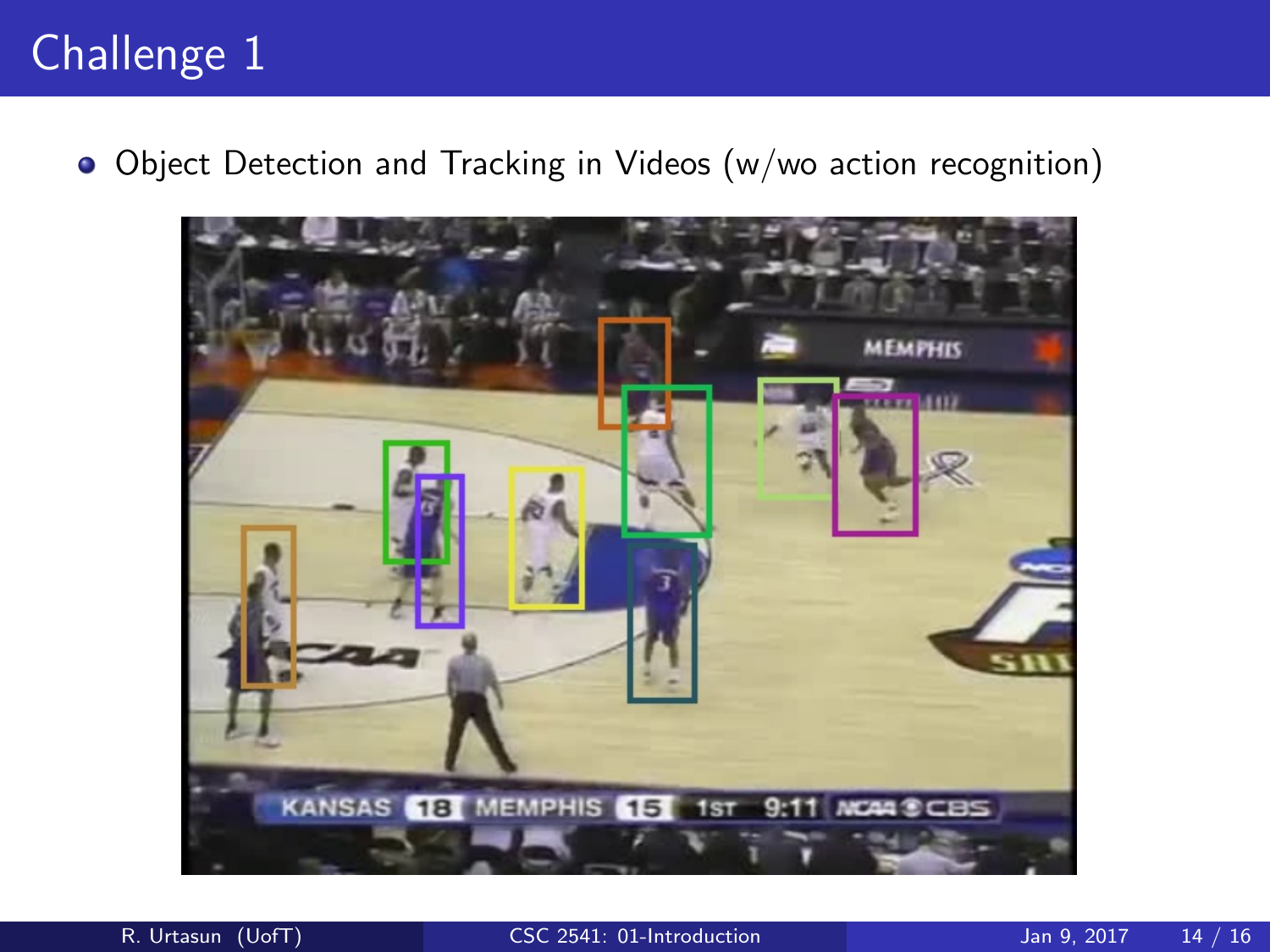# Challenge 2

• Predicting "bracketology" 2017 (March 12)

[http://www.ncaa.com/news/basketball-men/2016-06-27/](http://www.ncaa.com/news/basketball-men/2016-06-27/march-madness-selection-sunday-2017-dates-schedule)

[march-madness-selection-sunday-2017-dates-schedule](http://www.ncaa.com/news/basketball-men/2016-06-27/march-madness-selection-sunday-2017-dates-schedule)